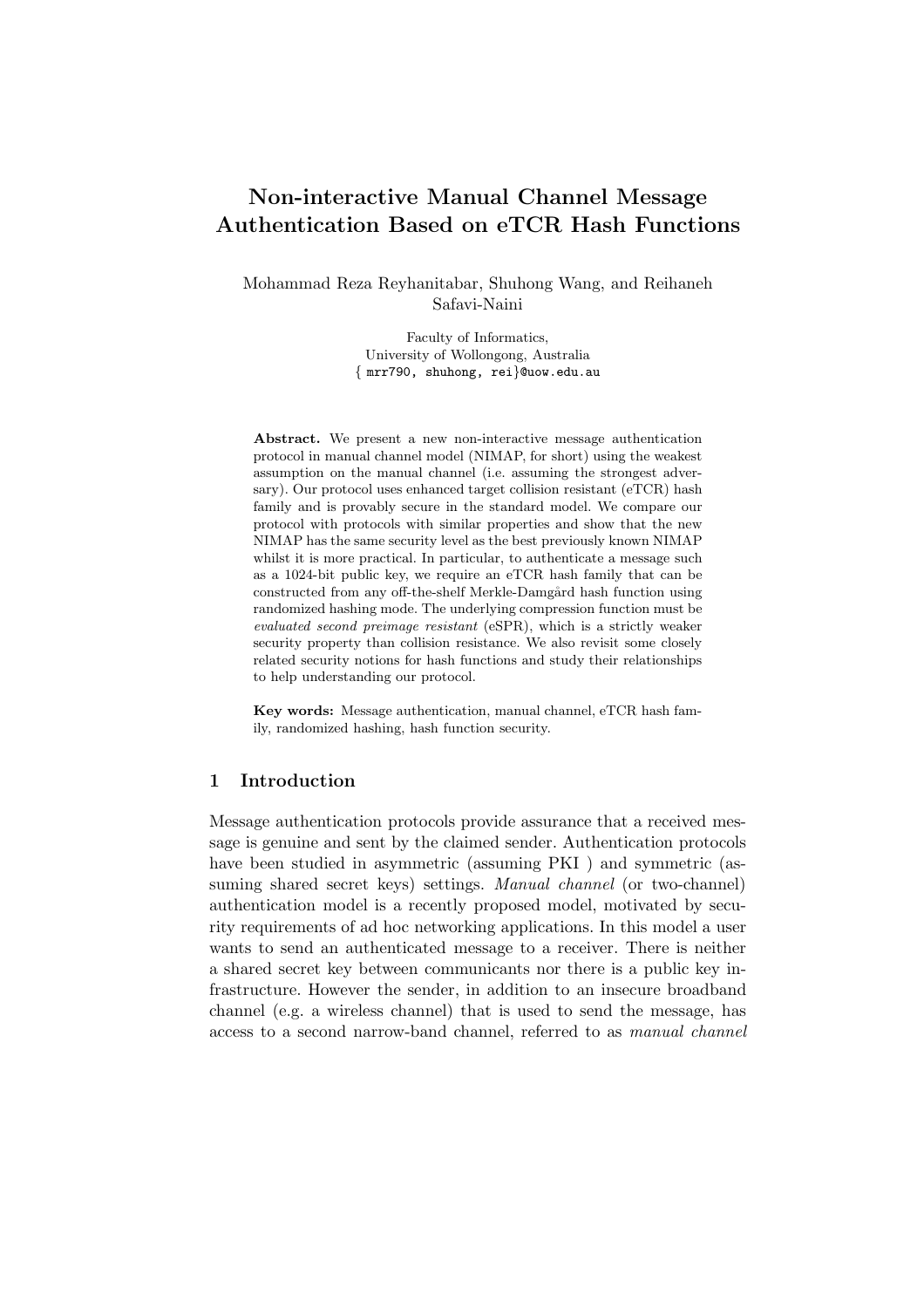that is authenticated in the sense that messages over this channel cannot be modified, although they can be delayed, replayed or removed. The channel is low capacity and can only transfer up to a few hundred bits. A manual channel models human assisted channels such as face-to-face communication, telephone conversation between two parties, or communication between two devices facilitated by a human: a person reads a short number on a device display and inputs it into a second device using a keyboard. The short authentication string sent over the manual channel is called SAS [22]. A number of interactive and non-interactive protocols have been proposed in this model and their security has been proven in computational and unconditional security frameworks [8, 7, 1, 17, 12, 15]. In this paper we consider computationally secure non-interactive message authentication protocols (NIMAPs) in manual channel model and assume a weak manual channel as defined by Vaudenay [22] (see Sect. 2) which corresponds to the strongest adversary. We note that in NIMAP the scarce resource is the bandwidth of the manual channel.

Computationally secure NIMAPs. Several NIMAPs have been proposed in literatures [1, 7, 17, 12]. We briefly review them below and move their details to Appendix A for compact and completeness.

Balfanz, Smetters, Stewart, and Wong [1] (referred to as BSSW protocol) were the first to propose a manual channel NIMAP that was based on collision resistant hash functions. The basic idea is to send the massage  $m$  over the insecure channel, and send its hash value, computed using collision resistant hash function, over the manual channel. Vaudenay [22] proposed a formal security model for manual authentication protocols and gave a security reduction from the security of the protocol to collision resistance property of the hash function. He showed that to guarantee security against an adversary having time  $T = 2<sup>n</sup>$ , the SAS length must be at least 2n bits.

Gehrmann, Mitchell, and Nyberg [7] proposed a number of protocols, MANA I, II and III, of which only MANA I is a NIMAP. MANA I requires low bandwidth for manual channel. For example to make the probability of a successful attack less than about  $2^{-17}$ , one should use a SAS of length about 40 bits. The protocol requires manual channel to also provide confidentiality and Vaudenay in [22] pointed out that the manual channel must be at least stall-free. We will not include MANA I in our comparisons because of these extra requirements on manual channel.

Pasini-Vaudenay [17] presented a NIMAP (referred to as PV protocol) that requires, a hash function that is second preimage resistant, and a trapdoor commitment scheme in Common Reference String (CRS) model.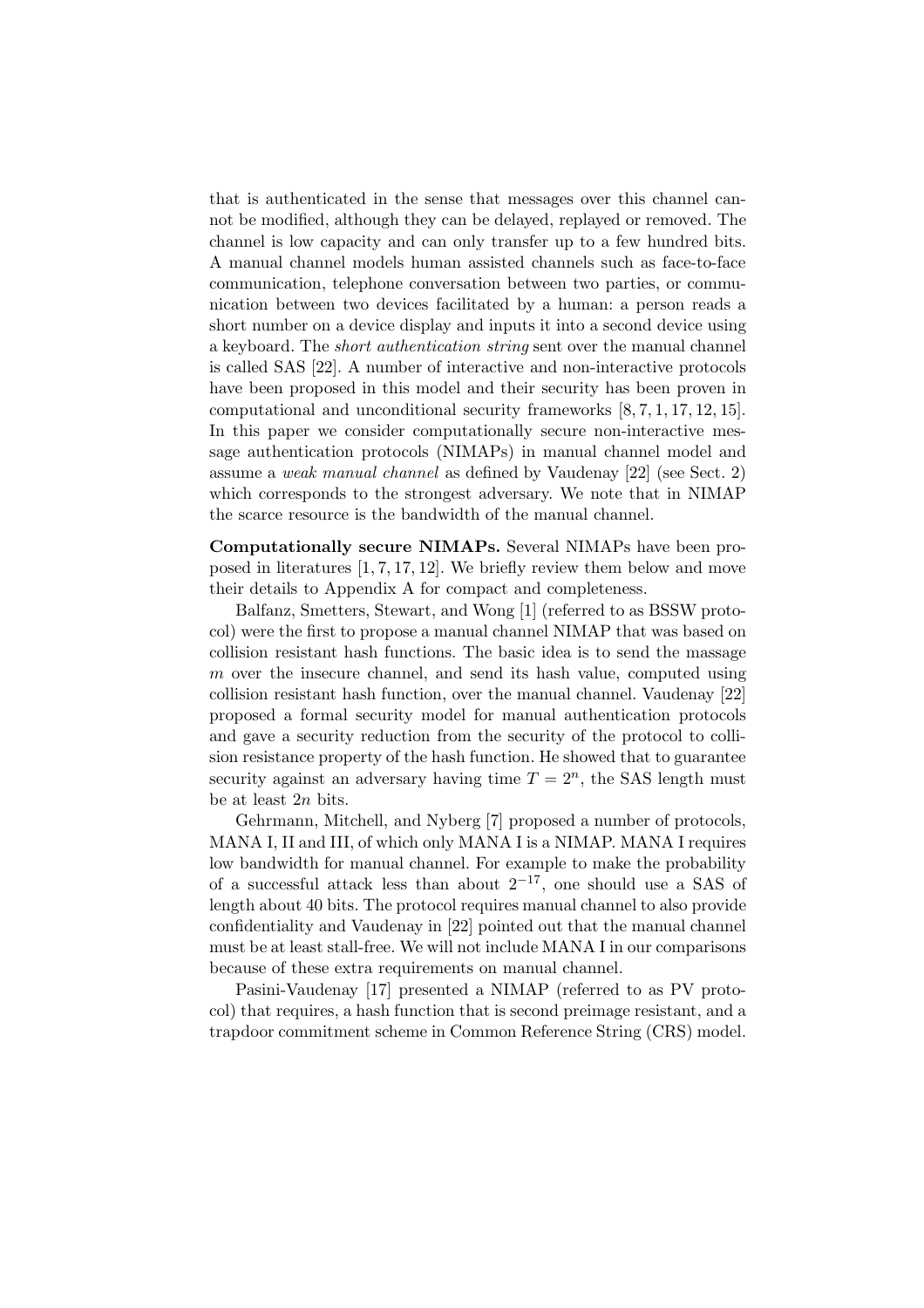Although compared with BSSW that uses collision resistant hash functions, PV protocol has weaker security requirements on hash functions (i.e. second preimage resistance), but it needs a secure trapdoor commitment scheme in CRS model which makes it a more demanding protocol.

Mashatan and Stinson [12] proposed a new property, Hybrid Collision Resistance(HCR) for hash functions and proposed a NIMAP (referred to as MS protocol) that is provably secure assuming the hash function is HCR. Mashatan et al use random oracle model to show that HCR is a weaker security property than CR for hash functions and so the protocol is of interest because it achieves the same level of security and efficiency as PV protocol without requiring a complex commitment scheme and the added assumption of CRS. In Section 3 we show that there is no clear method of instantiating the hash function used in this protocol to be used for arbitrary length messages. In particular, we point out that popular Merkle-Damgård construction cannot be used for domain extension of HCR functions. This leaves construction of efficient NIMAPs for arbitrary length messages in weak manual authentication model, an open problem.

Our contributions. We propose a new NIMAP in weak manual channel model that uses a hash function family and is provably secure in standard model. The protocol is based on an enhanced target collision resistant  $(eTCR)$  hash function family and can be constructed using randomized hashing mode of a Merkle-Damgård hash function (Theorem 4 of  $[9]$ ).

To evaluate our protocol we consider underlying security assumptions of existing NIMAP protocols that use weak manual channel model. This includes BSSW, PV and MS protocols. In all these cases, and also in the case of our protocol, the security relies on (in BSSW and our protocol reduces to) the required property of the hash function. We give a careful comparison of these properties (collision resistance, second-preimageresistance, HCR and eTCR ) from two view points. Firstly, in terms of implication or separation, i.e showing whether one property implies the other one, or there is a clear separation between them, and secondly, if the property can be guaranteed for arbitrary length messages. This latter requirement removes restriction on the message length sent over the manual channel. Our comparison also includes evaluated second preimage resistance (eSPR) property, a property of compression functions introduced to construct eTCR hash function families through Merkle-Damgård construction in the randomized hashing mode [9]. We show that eSPR notion is not strictly stronger than HCR notion, using previously known results [9] that eSPR is not strictly stronger than SPR notion.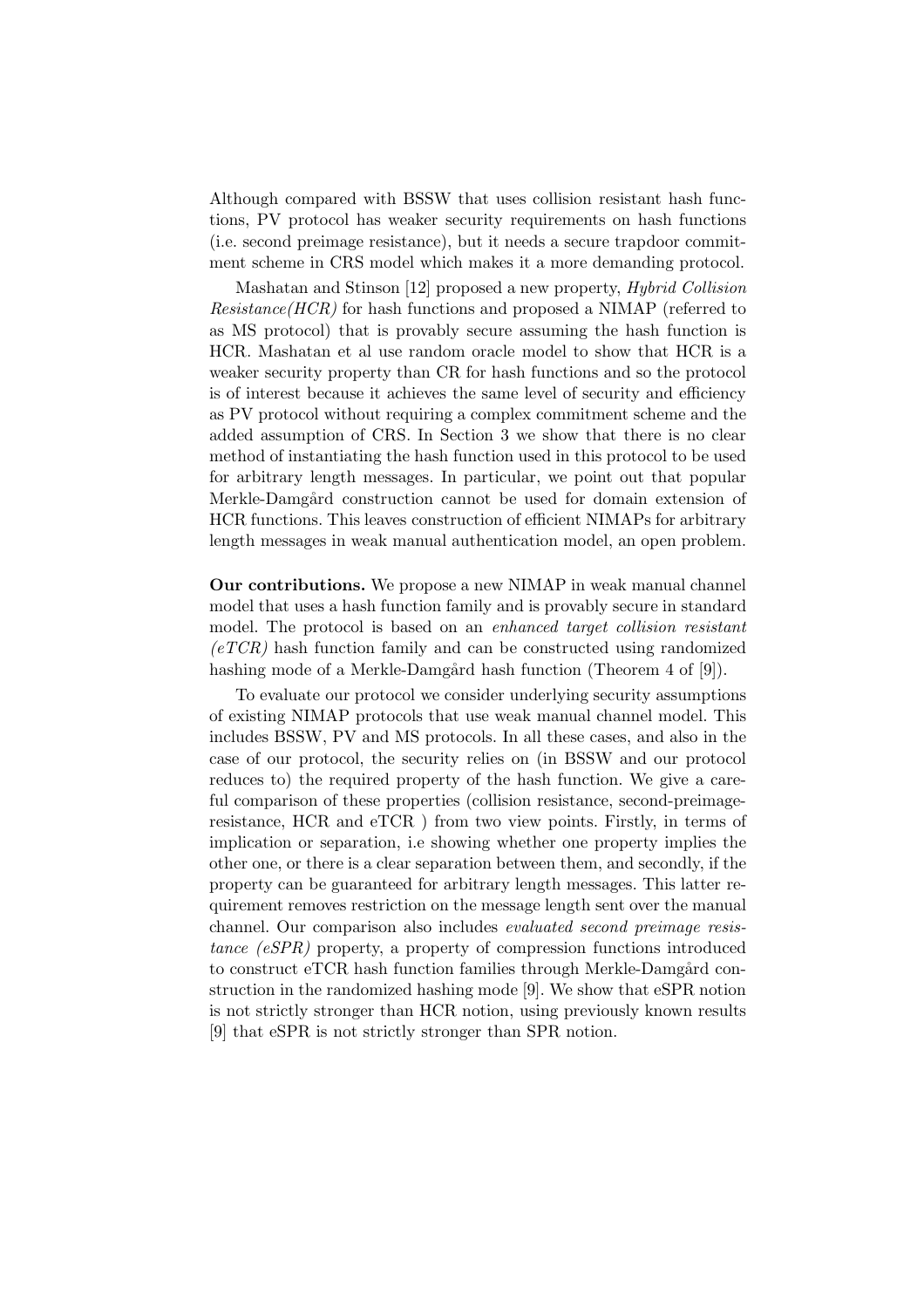The comparison is of of interest because of its direct application to NIMAP and also for grading properties of hash functions.

Paper organization. In Section 2 we describe communication and security model for manual channel authentication. In Section 3 we give an overview of security notions for hash functions and describe the three security notions, eSPR, eTCR and HCR, that are directly related to our NIMAP and MS protocol. In Sect. 4 we present a new protocol and analyze its security. We also compare it with previous protocols and show its potential advantages. The paper is concluded in Sect. 5.

# 2 Communication and security model

Communication model. We consider the problem of noninteractive authentication between a sender Alice and a verifier Bob: Alice wants to send a message,  $M$ , to Bob such that Bob can be assured that the message has come from Alice (entity authentication) and has not been modified by an adversary Eve (message authentication). It is assumed that Alice and Bob have access to two communication channels; a broadband insecure channel (denoted by  $\longrightarrow$ ) and an authenticated narrow-band channel (denoted by  $\implies$ ). It is further assumed that the authenticated narrow-band channel is linked to the identity of the sender, i.e. Alice. In other words when Bob receives a message from this channel he is ensured that it is generated by Alice although the message can be a replay of a previous one. The most important restriction on the narrow-band channel is the limitation on the bandwidth: the channel can transmit messages of length at most *n* which in some applications *n* can be as small as 32 bits.

As a real world example of this scenario consider user-aided pairing of two wireless devices (e.g. Bluetooth) such as a mobile phone and a laptop. The user can read a message consisting of a number of characters on the screen of mobile phone and type them on laptop keyboard. In this case the user establishes the authenticated channel manually. These kinds of human controlled authenticated channel are also called manual channels.

Security model. We assume *weak authenticated channel model* and the strong adversary described in Vaudney [22]. The adversary Eve has full control over the broadband channel, i.e. she can read, modify, delay, drop messages, or insert new ones. In the weak manual channel model, it is assumed that Eve can read, delay, replay and drop messages sent over manual channel, but she cannot modify or insert messages into this channel. In other words there is no extra security assumptions, like confidentiality or stall-freeness, on a weak manual channel. A manual channel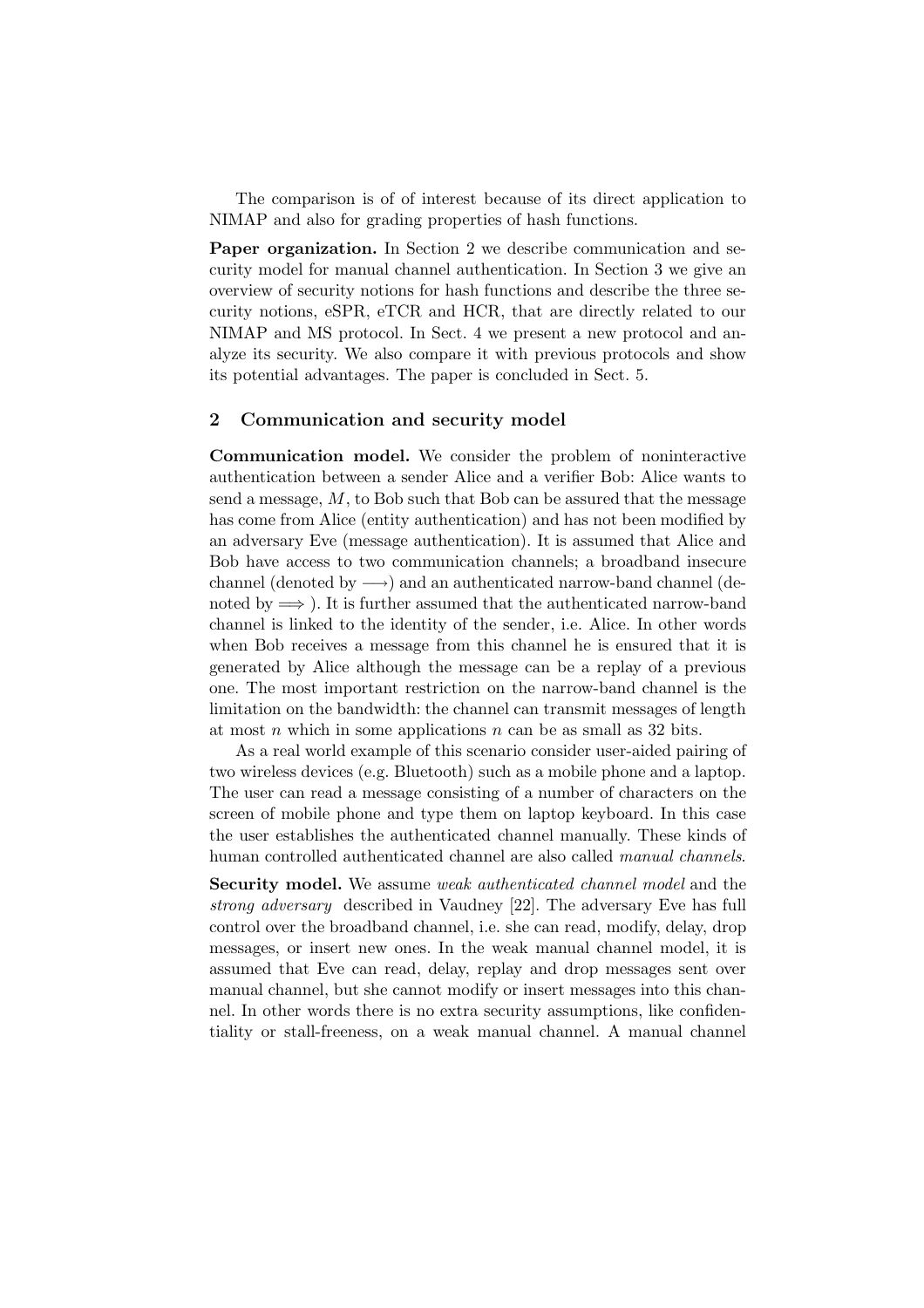with some additional security requirements on it is called a strong manual channel. It is also assumed that the adversary can employ adaptive chosen message attack: she can adaptively choose the input message to be sent by Alice and make Alice to produce messages of the protocol to be sent over the two channels. The number of such queries made by Eve is her *online complexity* and is denoted by  $Q$ . A second resource of Eve is her *offline complexity*, denoted by  $T$ , denoting the time spent on processing the messages in the attack. We assume that Eve has bounded computational resources.



Fig. 1. A typical manual channel NIMAP

A typical manual channel NIMAP works as follows (see Figure 1). On input message  $M$  Alice uses (possibly randomized) algorithms to compute a tag x and a short authentication string  $(SAS)$  s. The message M together with the tag  $x$  are sent over insecure broadband channel and  $SAS$ is sent over the authenticated channel. Note that  $x$  may be a null string in which case no tag will be sent over the insecure channel. Figure 1 shows communication flows in such a protocol. We note that in PV protocol the message might not be explicitly sent over the insecure channel. However the message in their protocol can be transformed (i.e. re-coded) into our representation. The transformation is public and so will not affect security of the protocol. Received messages by Bob are denoted by  $M', x'$  and  $s'$ to show possible effects of an adversary. The verification process (accept or reject a received message) by Bob is abstractly denoted by a (publicly known) deterministic binary function  $Verify(.)$ . The function outputs 1 if the acceptance conditions (specified for the protocol) are satisfied by the received message, and 0 otherwise.

**Definition 1 (Adversary).** An adversary Eve is said to be a  $(T, Q, \epsilon)$ breaking adversary, if she has query resource Q (number of queries made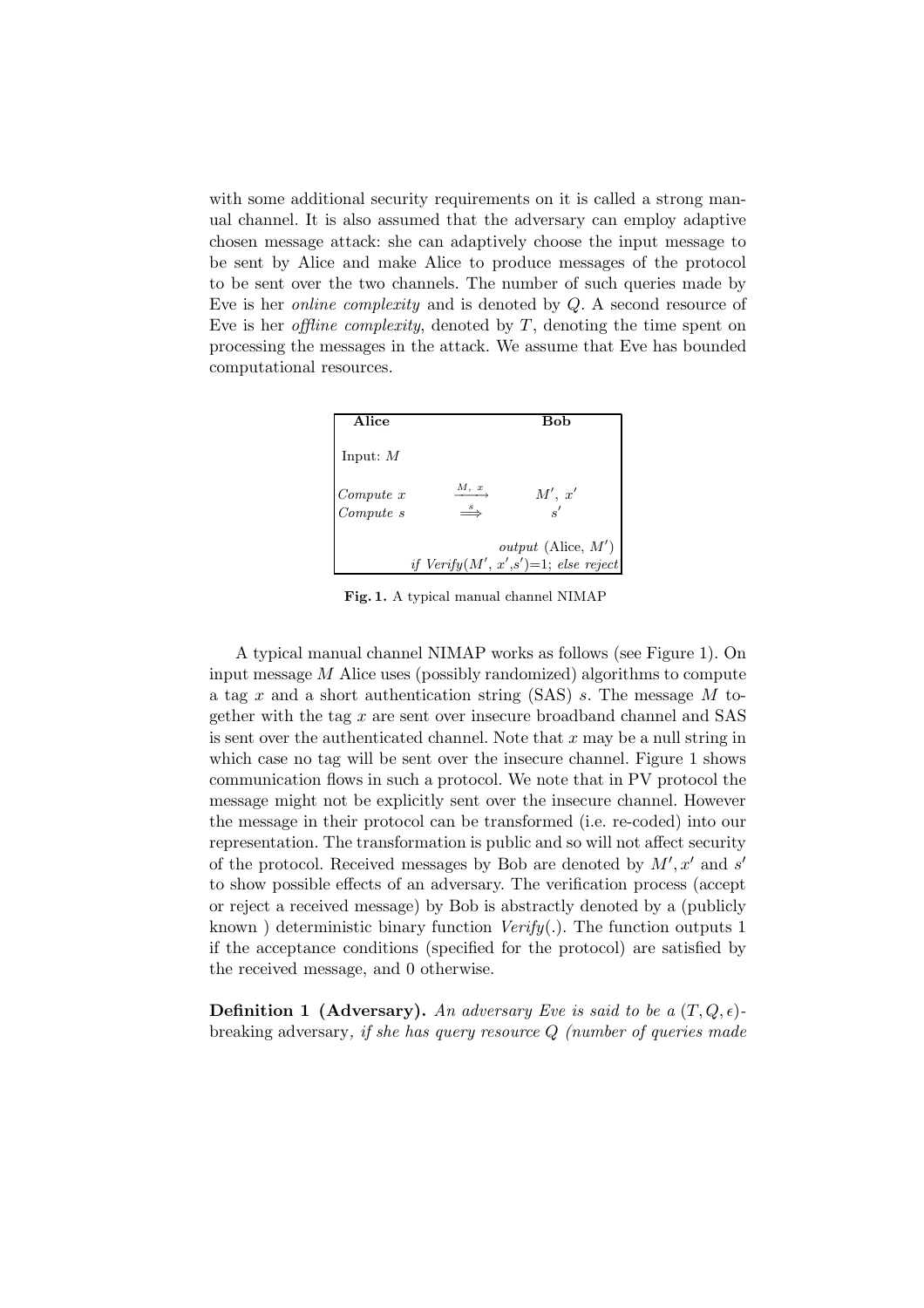to Alice), time resource  $T$  (time complexity) and is successful with probability at least  $\epsilon$ , in making Bob output (Alice, M') while M' has never been an input of the protocol on Alice side, i.e. it has never been authenticated by Alice.

A protocol is said to be  $(T, Q, \epsilon)$ -secure if there exists no  $(T, Q, \epsilon)$ breaking adversary against it.

Note that to be considered a successful adversary, Eve should respect the communication and security model described above. For example she can only replay a previously obtained s from Alice but she cannot modify it or inject a new one. More specifically if Eve has made Q queries from Alice and has collected a data set  $\{(M_i, x_i, s_i); 1 \leq i \leq Q\}$ , then a successful attacker Eve should find an  $M' \notin \{M_i; 1 \leq i \leq Q\}$ , any x' and an  $s' \in \{s_i; 1 \leq i \leq Q\}$  such that  $Verify(M', x', s')=1$ .

Proving security of a manual channel NIMAP consists of two steps. Firstly one should show that the protocol is  $(T', 1, \epsilon')$ -secure, i.e. secure against adversaries that can only make one query from Alice (called oneshot adversaries in  $[22]$ ) and have time complexity  $T'$ . This is done by transforming such an adversary against the protocol into an adversary that can defeat security assumptions on the underlying building primitive(s) of protocol. The second step of proof (i.e., showing that protocol is  $(T, Q, \epsilon)$ -secure) can be done (Lemma 6 in [22]) by transforming a  $(T, Q, \epsilon)$ -breaking adversary to a  $(T', 1, \epsilon')$ -breaking adversary, where  $\epsilon' = \frac{\epsilon}{C}$  $\frac{\epsilon}{Q}.$ 

# 3 Hash functions and security notions

Cryptographic hash functions play an important role in design of NIMAPs as well as many other cryptographic protocols like MACs and digital signature schemes. There are numerous informal and formal definitions of security for hash functions. Definitions can be application specific. For example Brown [4] defined Zero-Finder-Resistance as the difficulty of finding a preimage for zero (i.e. finding a domain element that is hashed to 0) and showed it to be a necessary security assumption for the hash functions to prove security of DSA algorithm.

The most widely used security notions for hash functions are Col*lision resistance*( $CR$ ), Second-preimage resistance( $SPR$ ) and Preimage  $resistance(PR)$  and are required in applications such as digital signature, commitment and password protection. Informal definitions of these notions for a fixed hash function and formal definitions of CR notion and one of its weaker variants, UOWHF (Universal One Way Hash Function)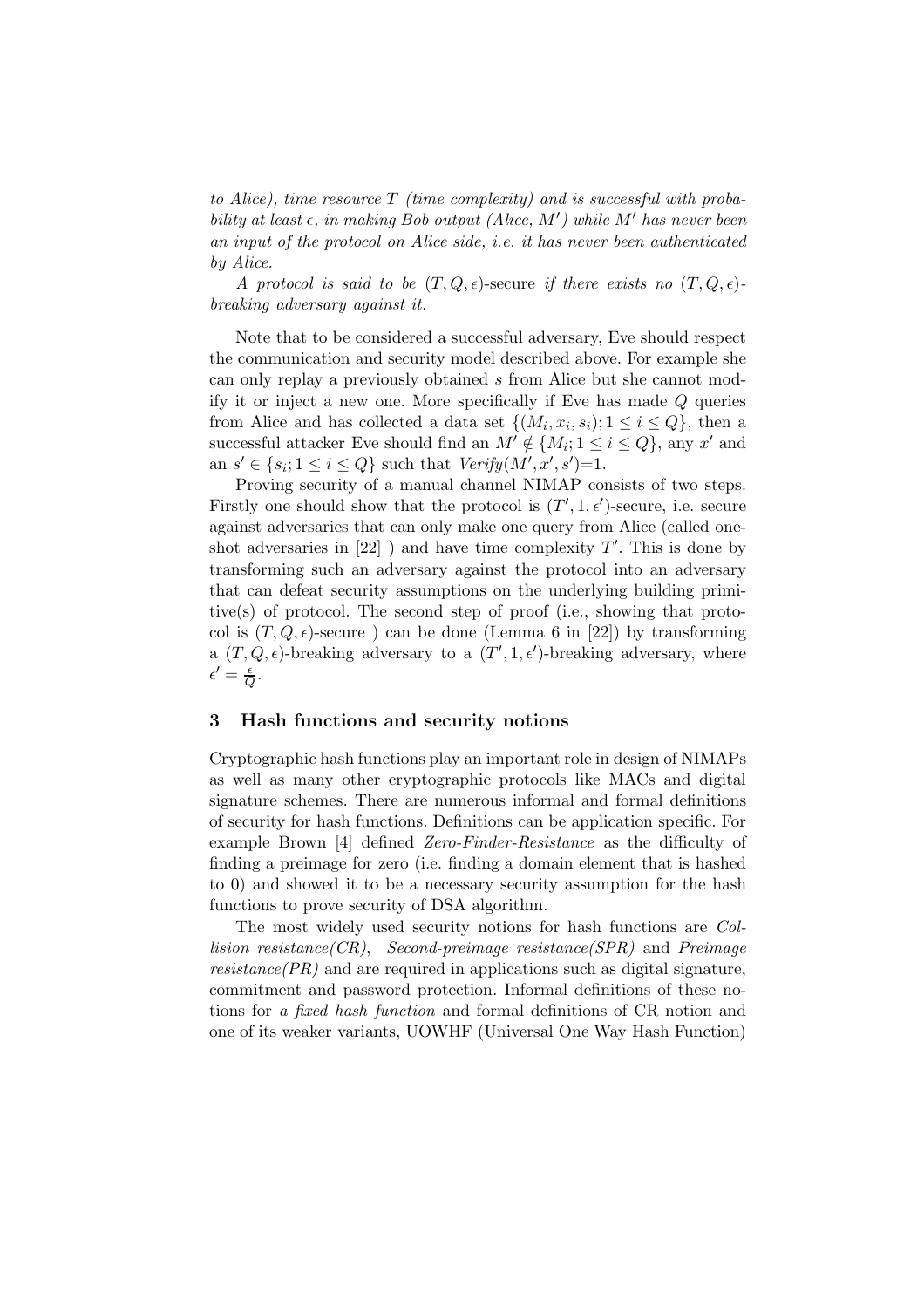for a family of hash functions, can be found in  $[5, 6, 13, 14, 16]$ . UOWHF notion (originally defined in asymptotic security framework in [14]) is also called TCR (Target Collision Resistance) (rephrased in concrete security framework in [3]).

Informally, for a fixed hash function  $H$ , CR means that it is computationally hard to find two distinct inputs  $M' \neq M$  that collide under hash function, i.e.  $H(M) = H(M')$ . SPR means that for a given input M, it is computationally hard to find  $M'$  such that  $M' \neq M$  and  $H(M) = H(M')$ . PR refers to one-wayness property and means that it is computationally hard to find a preimage (domain element  $x$ ) for a given hash value (range element  $y$ ), so that these constitute a valid (input, output) pair for the hash function (i.e.  $H(x) = y$ ).

Regarding CR notion, there is a foundational problem, that is formal definition of CR security notion can only be given for a family of hash functions (also called keyed hash function) and not for a fixed hash function. There are also some other subtleties regarding formal definitions of security notions for hash functions and studying relationships (implications and separations) between different security notions. A brief summary is provided in Appendix B. More details on CR definition dilemma and also a comprehensive formal treatment of security notions (including implications and separations between CR, SPR, PR and TCR notions), can be found in [18, 21, 19].

In comparing two security notions for hash functions, we say that notion A is stronger than notion B if A implies B; that is if a hash function  $H$  satisfies notion  $A$  then it also satisfies notion  $B$ . For instance, CR is a stronger security notion than SPR and the implication is shown in [18] and [21] for keyed and unkeyed settings, respectively.

#### 3.1 Definitions for eSPR, eTCR and HCR notions

We review in more details three security notions relevant to the discussion in the next section. First we recall Merkle-Damgård construction that provides a method of extending domain for hash functions.

 $\mathbf{Merkle\textbf{-}Damgård\ construction.}$  For a compression function  $H: \left\{0,1\right\}^{n+b} \rightarrow$  ${0,1}^n$ , an L-round Merkle-Damgård construction is a method of constructing a hash function  $MD_L[H] : \{0,1\}^{n+L.b} \rightarrow \{0,1\}^n$  with an extended domain. For an initial value  $C_0 \in \{0,1\}^n$  and a message  $M =$  $M_1||M_2||...||M_L$  consisting of L blocks each of size b bits, it outputs an *n*-bit hash value denoted by  $C_L$  as shown in Figure 2: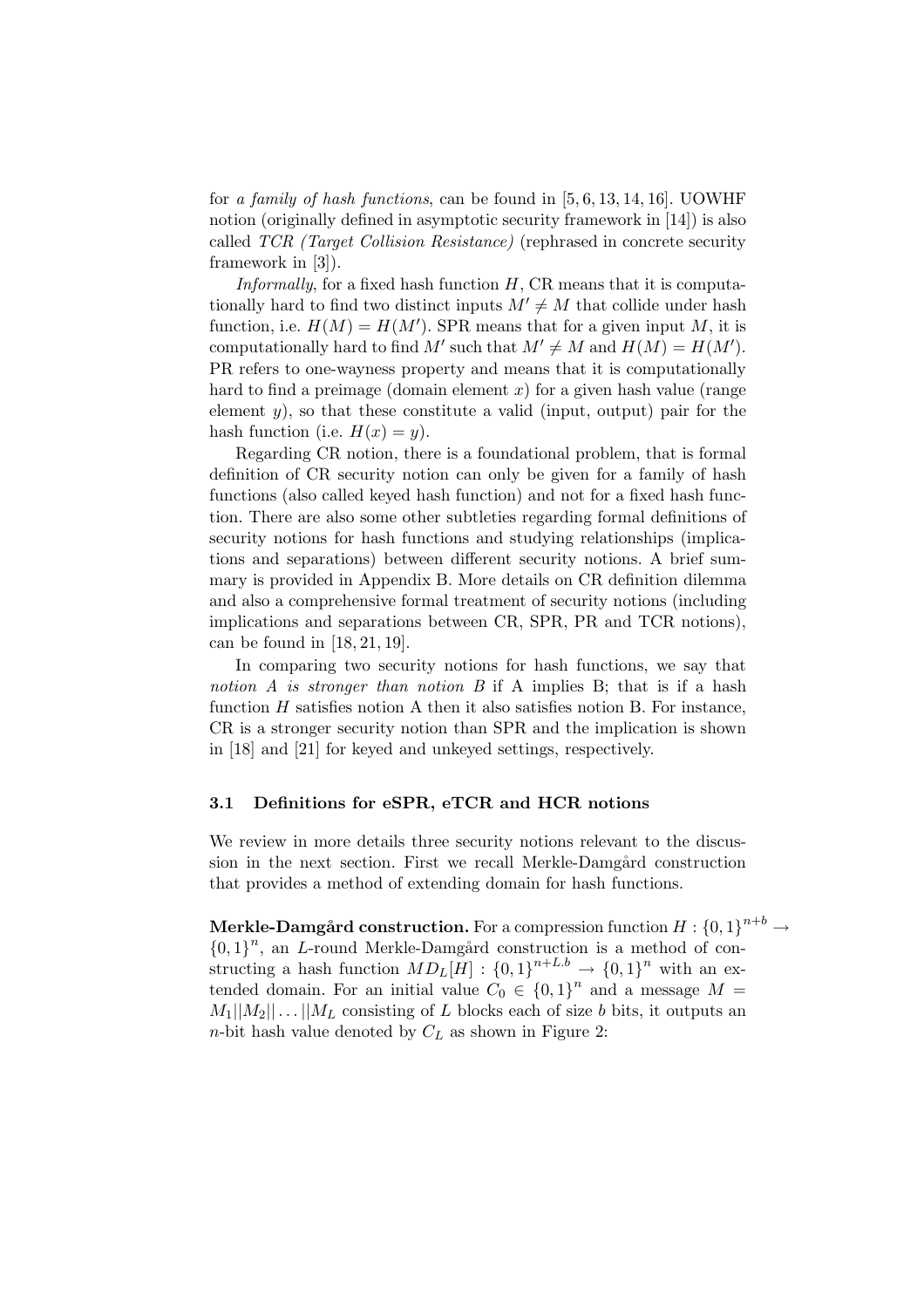- The input message M is divided into L blocks  $M_1, ..., M_L$ , each block  $M_i$  of length b bits.
- The chaining variable C is initialized to  $C_0$ .
- For i= $1 \dots L$  :  $C_i = H(C_{i-1}, M_i)$
- $C_L$  is output as the hash value.

If the input message length is not a multiple of the block length  $b$ , proper padding can be used. For a fixed initial value  $C_0$  we denote the transformation by  $MD_{L}^{C_0}[H] : \{0,1\}^{Lb} \rightarrow \{0,1\}^n$ .



Fig. 2. L-round Merkle-Damgård construction

By strengthened Merkle-Damgård we mean Merkle-Damgård with a proper length indicating padding and some fixed initial value. Strengthened Merkle-Damgård's construction converts a compression function to a hash function for arbitrary length input while preserving CR property of the compression function.

In the sequel, we use  $\stackrel{\$}{\leftarrow}$  and  $\stackrel{R}{\leftarrow}$ , to denote randomly selecting (computing ) according to a specific distribution (output distribution of a probabilistic algorithm) and uniform distribution, respectively.

For the definition of HCR we follow [12] but parameterize the game explicitly with the length of the randomness  $(l_2)$ . (As noted in [12],  $l_2$ and  $n$  are security related parameters.) We use a state variable *State* to show the state information that the adversary A keeps between its attack phases.

Definition 2 (HCR notion). A compression function  $H: \{0,1\}^{l_1+l_2} \rightarrow$  ${0,1}^n$  is  $(T,\epsilon) - HCR^{[l_2]}$  if no adversary A, having time at most T, can win the following game with probability at least  $\epsilon$ :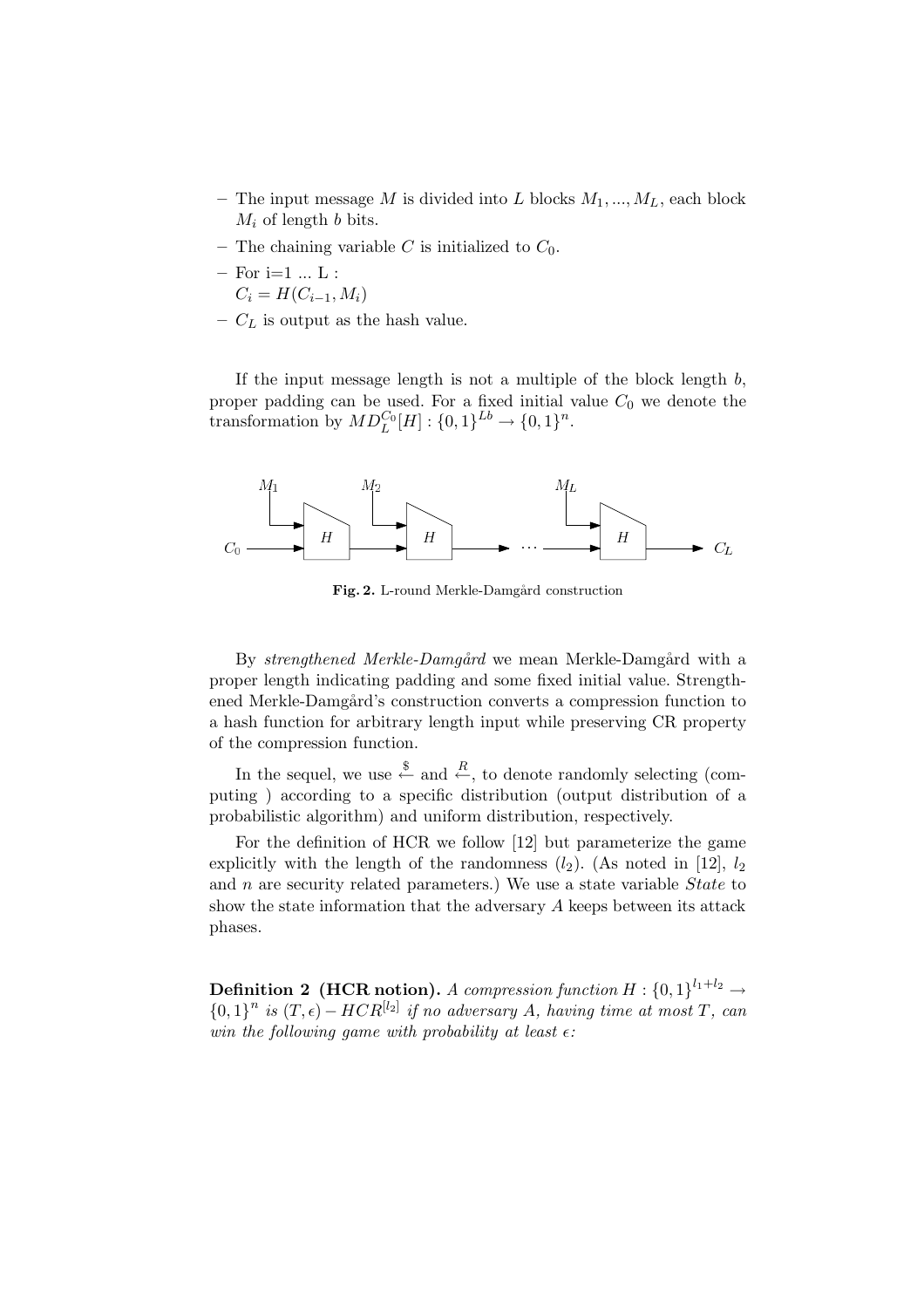$Game(HCR^{[l_2]}, A)$  $(M, State) \stackrel{\$}{\leftarrow} A()$  // $M \in \{0, 1\}^{l_1}$  $K \stackrel{R}{\leftarrow} \{0,1\}^{l_2}$  $M' \stackrel{\$}{\leftarrow} A(K, State) \quad //M' \in \{0,1\}^{l_1+l_2}$ A wins the game if  $M' \neq M||K$  and  $H(M') = H(M||K)$ 

Note that  $HCR^{[l_2]}$  notion for an arbitrary-input-length hash function  $H: \{0,1\}^* \to \{0,1\}^n$  can be defined by a game in which the adversary can output  $M \in \{0,1\}^*$  and  $M' \in \{0,1\}^*$ , in the above game.

eSPR notion is defined for a compression function[9], which is a variant of Second-Preimage Resistance. The notion of eSPR is motived by searching for properties of a compression function that suffice to ensure that the multi-block randomized extension obtained via Merkle-Damgård iteration is TCR or eTCR. This will be beneficial because Merkle-Damgård iteration converts a compression function for fixed-input-length to an arbitrary-input-length hash function (family).

Definition 3 (eSPR notion). A compression function  $H: \{0,1\}^{n+b} \rightarrow$  ${0,1}^n$  is  $(T, L, \epsilon)$ - eSPR if no adversary, spending time at most T and using messages of length  $L(in\,b\text{-}bit\,blocks)$ , can win the following game with probability at least  $\epsilon$ . It is assumed that the adversary knows the initial value  $C_0$  before starting the game, i.e. either  $C_0$  is chosen at random and given to the adversary (uniform setting) or it is a parameter of the game that the adversary will receive as an 'advice' (non-uniform setting).

 $Game(eSPR, A)$  $\Delta_1, \ldots, \Delta_L \stackrel{\$}{\leftarrow} A()$  // $\Delta_i \in \{0,1\}^b$ ,  $L \geq 2$  $r \stackrel{R}{\leftarrow} \{0,1\}^b$  $M = \Delta_L \oplus r$ ;  $C = MD_{L-1}^{C_0}[H](\Delta_1 \oplus r, ..., \Delta_{L-1} \oplus r)$  $(C', M') \stackrel{\$}{\leftarrow} A(C, M)$  // $C' \in \{0, 1\}^n$ ,  $M' \in \{0, 1\}^b$ A wins the game if  $C'||M' \neq C||M$  and  $H(C'||M') = H(C||M)$ 

eTCR security notion is defined in [9] for arbitrary-input-length hash function families. Note that HCR and eSPR security notions were defined for a single hash function or a fixed compression function.

Definition 4 (eTCR notion). An arbitrary-input-length hash function  $\pmb{family}, \mathcal{H}:\{0,1\}^k \!\times\! \{0,1\}^* \rightarrow \{0,1\}^n, \textit{ is }(T,\epsilon\text{)- }eTCR^{[m]},\textit{ if no adversary}$ spending time at most  $T$  can win the following game with probability at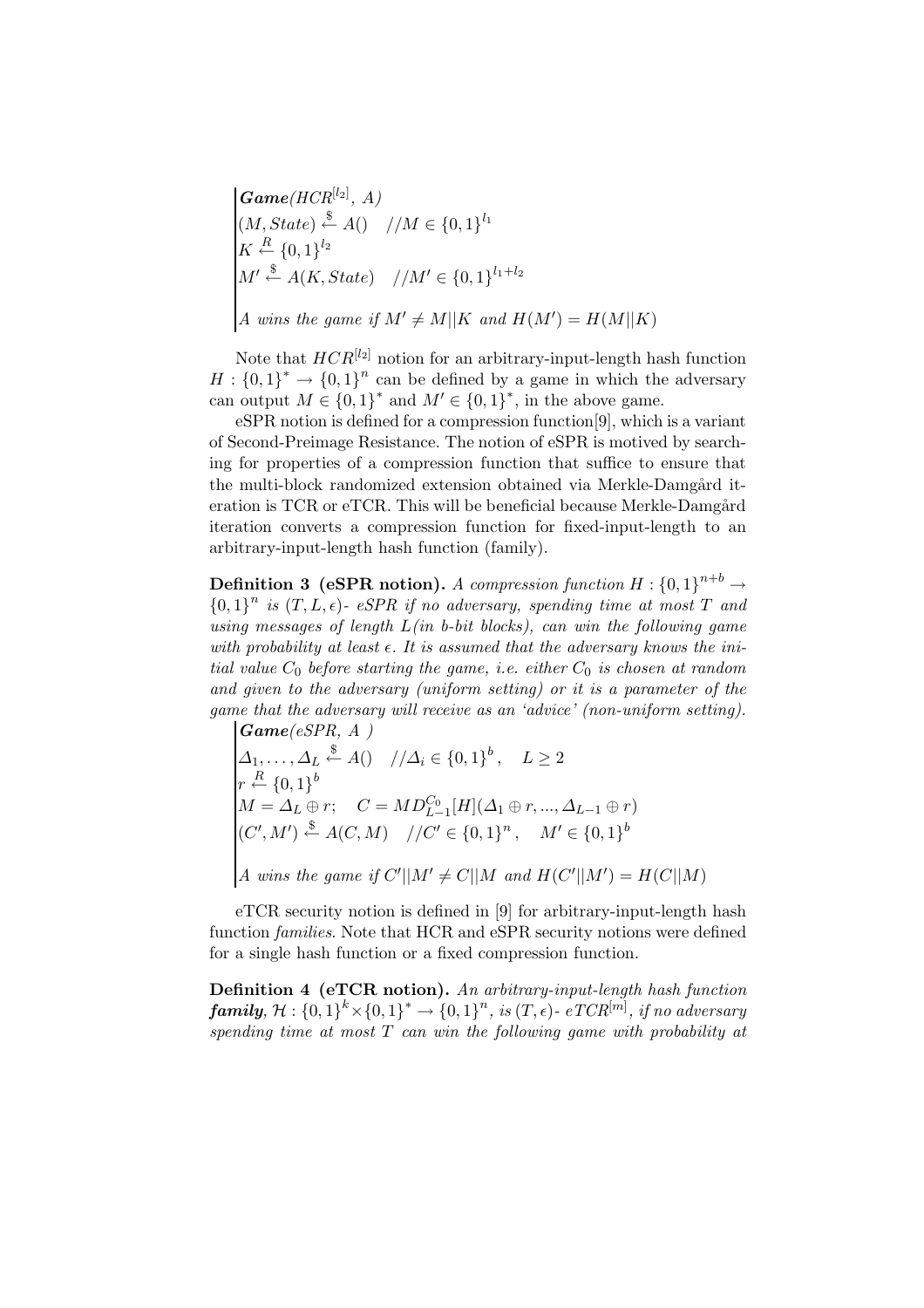least  $\epsilon$ . We use a state variable State to keep adversary state between its attack phases:

$$
Game(eTCR^{[m]})
$$
  
(M, State)  $\stackrel{\$}{\leftarrow} A() // M \in \{0, 1\}^m$   
K  $\stackrel{R}{\leftarrow} \{0, 1\}^k$   
(K', M')  $\stackrel{\$}{\leftarrow} A(K, State) // K' \in \{0, 1\}^k$  and M'  $\in \{0, 1\}^*$   
A wins the game if (K, M)  $\neq$  (K', M') and  $H_K(M) = H_{K'}(M')$ 

As mentioned previously, a method of constructing an eTCR hash function family is using an iterated hash method (e.g. Merkle-Damgård construction) with a compression function. Halevi et al's iterated construction [9] reduces eTCR notion to eSPR property for the compression function (Theorem 1). In [9], the length(in blocks) of the target message  $M$ , is denoted by  $L (L = m/b$ , where b denotes block length in bits) and is considered as another resource parameter of the adversary. So, alternatively the adversary can be denoted as a  $(T, L, \epsilon)$  adversary and the notion can be defined as  $(T, L, \epsilon)$ -eTCR, instead of specifying parameter  $m$  as a superscript.

# 3.2 Relations among eSPR, eTCR and HCR notions

In this section we study relationships between the three notions, eSPR, eTCR and HCR.

eSPR versus HCR. We show that eSPR notion is not stronger than HCR notion. That is there exist compression functions that are eSPR but not HCR.

This can be shown by considering the following two relations.

- R1. Halevi et al [9] pointed out a separation between eSPR and SPR and argued that (depending on the structure of the compression function) there exist compression functions that are eSPR but not SPR.
- $-$  R2. We show if a compression function is not SPR then it is not HCR either (i.e., HCR is stronger notion than SPR). This can be seen by noting that an adversary A against SPR property can be used to construct an adversary B against HCR property. To win in HCR game, B forwards  $M||K$  to A and outputs A's response (which is a second preimage of  $H(M||K)$  ) as M' in HCR game. Clearly B succeeds whenever A succeeds.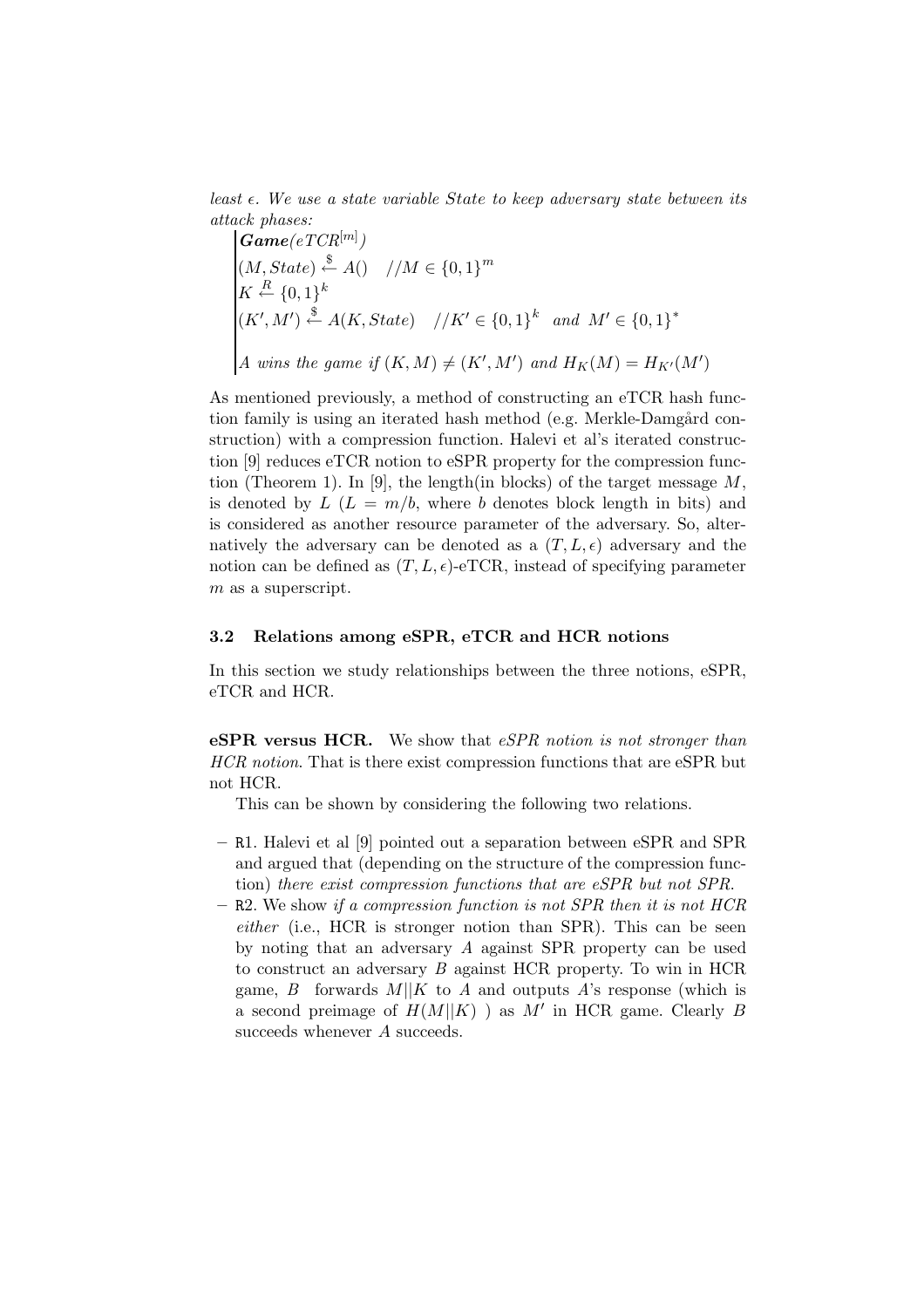Now if eSPR is stronger than HCR, then combined with R2 we can conclude that eSPR is stronger that SPR. This contradicts R1 and so eSPR is not a stronger notion than HCR .

Relation between HCR and eTCR. We show (constructively) that existence of a  $(T, \epsilon)$ -HCR  $^{[l_2]}$  compression function implies existence of a  $(T, \epsilon)$ - eTCR compression function family.

Assume that we have a  $(T, \epsilon)$ -HCR<sup>[l<sub>2</sub>]</sup> compression function

 $H: \{0,1\}^{l_1+l_2} \to \{0,1\}^n$ . We construct a compression function family as follows:

 $\mathcal{H} = \{H_K\}_{K \in \{0,1\}^{l_2}},$  where  $H_K : \{0,1\}^{l_1} \to \{0,1\}^n$  and  $H_K(M) =$  $H(M||K)$ . To show that the constructed family  $H$  is  $(T, \epsilon)$ - eTCR, we note that an adversary A against eTCR property of the family  $H$  can be transformed into an adversary  $B$  against HCR property of  $H$  with the same advantage. Adversary  $B$  plays HCR game against  $H$  while accessing A. In the first move,  $B$  runs  $A$  to choose a message  $M$ . After receiving K, B forwards it to A who will generate  $(K', M')$  such that  $H_K(M) = H_{K'}(M')$ . Upon receiving  $(K', M')$  form A, adversary B outputs  $M'$ ||K' in final move of its HCR game. Clearly B wins HCR game against H whenever A wins eTCR game against  $H$ .

Using Merkle-Damgård construction for HCR. Let  $MD_L[H]$  denote a L-round strengthened Merkle-Damgård construction. We show that a collision finding adversary A against  $MD<sub>L</sub>[H]$  can be used to construct an algorithm B that defeats  $MD_{L+1}[H]$  in HCR<sup>[l<sub>2</sub>]</sup> sense. We assume in HCR game  $|K| = l_2 > 0$  (for  $l_2 = 0$ , HCR is the same as CR). B works as follows:

Algorithm  $B$  invokes  $A$  to obtain two colliding messages  $M$  and  $M'$ each of length L blocks. (Note that a successful adversary against strengthened Merkle-Damgård construction results in such a collision). In the first move of HCR game against  $MD_{L+1}[H]$ , algorithm B commits to M and when receives a random challenge  $K \in \{0,1\}^{l_2}$ , it outputs  $M' || K$  as colliding pair with  $M||K$ . Clearly B succeeds whenever A succeeds.

In MS protocol, if the sum of the lengths of the message to be sent (i.e.  $l_1$ ) and the security parameter  $l_2$  (e.g.  $l_2 = 70$  as in [12]) becomes more than one block, the hash function should be applied to a message with length more than one block and it should provide HCR property. In above, we showed that without CR assumption on one-round Merkle-Damgård version (i.e. compression function using specified initial value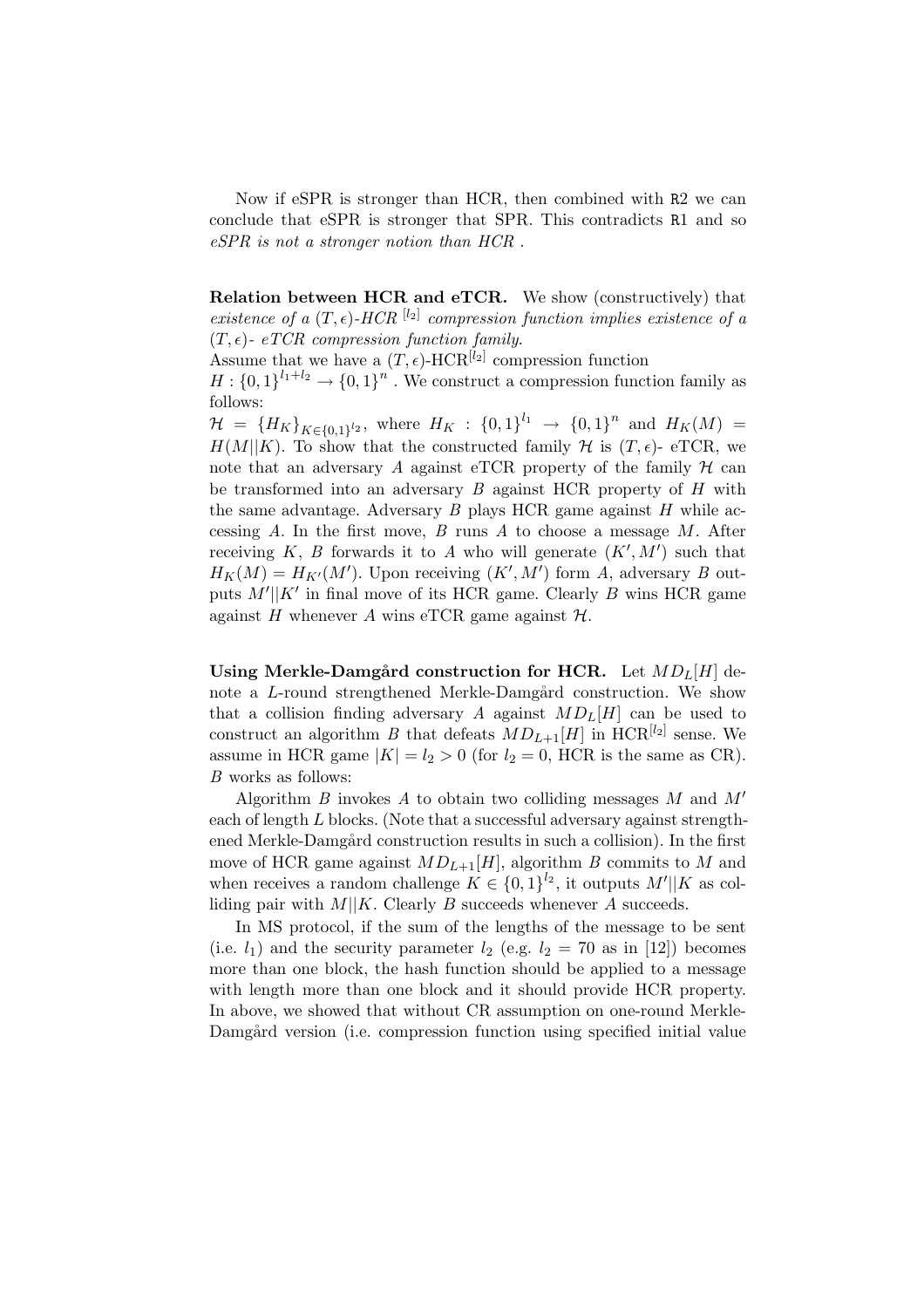$C_0$  as part of input), the hash function cannot provide HCR property as needed in MS in such a case.

Reduction from eSPR to eTCR. The following theorem reproduced from [9] gives an explicit construction for eTCR hash function family.

**Theorem 1.** [9] Assume that  $h: \{0,1\}^{n+b} \rightarrow \{0,1\}^n$  is a  $(T, L+1, \epsilon)$ eSPR compression function that is also  $(T', \epsilon')$ -OWH. The  $(L + 1)$ -round Merkle-Damgård construction based on h as compression function and used in randomized hashing mode, defines a family of hash functions  $\widetilde{H_r}$ :  ${0,1}^b \times {0,1}^{Lb} \rightarrow {0,1}^{\bar{n}}$  that is  $(T - O(L), L, \epsilon' + (L+1)\epsilon)$ - eTCR secure. This family is constructed as  $\widetilde{H}_r(M) = \widetilde{H}(r, M) = MD_{L+1}^{C_0}[h](r, M_1 \oplus$  $r \ldots M_L \oplus r$ , where  $M = M_1 \ldots \mid M_L$  and  $C_0$  is a known initial value.

As argued in [9], the second property in addition to eSPR, i.e.,  $(T', \epsilon')$ -OWH, is implied by eSPR assuming a mild structural property for the compression function and is redundant. We refer the reader to [9] for more discussion on this matter.

# 4 A NIMAP based on eTCR hash families

# 4.1 Protocol description and security reduction

Assume that we have a  $(T, \epsilon)$ - eTCR hash function family  $\mathcal{H}: \{0,1\}^k \times$  ${0,1}^{m} \rightarrow {0,1}^{n}$ , where m is the maximum size of input length(e.g.,  $m = 2<sup>64</sup>$ . We construct a secure NIMAP between a claimant, Alice, and a verifier, Bob, in weak manual channel model. The NIMAP is as follows:

- 1. On input message M, Alice chooses uniformly at random a key  $x \in$  ${0,1}^{\overline{k}}$  and computes  $s = H_x(M);$
- 2. Alice sends  $(M, x)$  to Bob over the insecure channel and sends  $s =$  $H_x(M)$  over the authenticated channel;
- 3. Bob receives  $(M', x')$  via insecure channel and s' via authenticated channel;
- 4. Bob outputs (Alice,  $M'$ ) if  $s' = H_{x'}(M')$  and rejects  $M'$  otherwise.

The proposed protocol is illustrated in Figure 3.

The following Theorem guarantees security of the NIMAP.

**Theorem 2.** Let  $\mathcal{H} : \{0,1\}^k \times \{0,1\}^{< m} \to \{0,1\}^n$  be a  $(T_H, \epsilon_H)$ - eTCR hash function family. The proposed NIMAP as in Figure 3 is a  $(T, Q, \epsilon)$ secure NIMAP, where  $T = T_H - \mu Q - \sigma$ ,  $\epsilon = Q \epsilon_H$ . Constants  $\mu$  and  $\sigma$ represent the maximum time complexity of Alice over all Q queries and the time required for a single hash computation, respectively.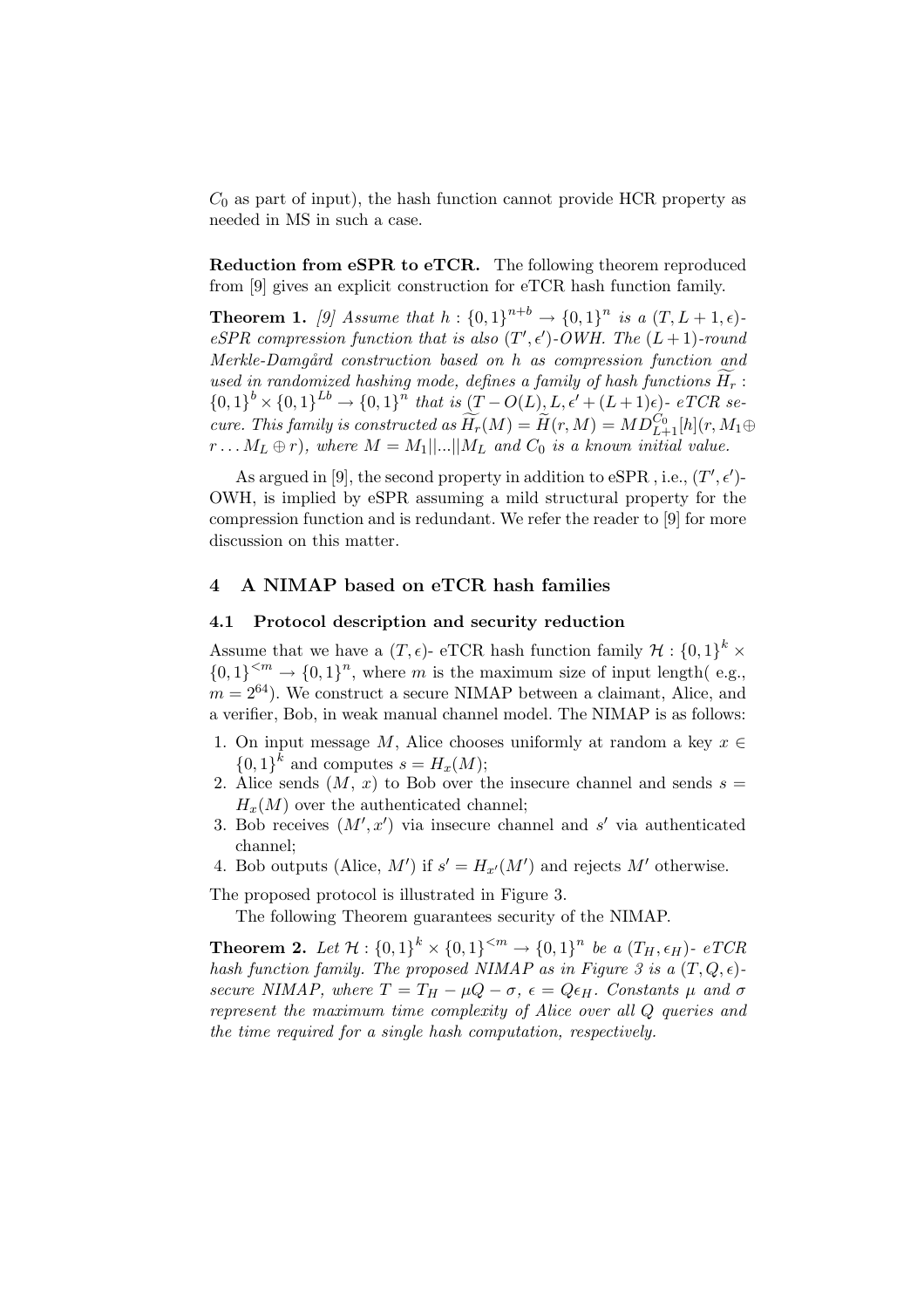| Alice                               |                                                                    | <b>B</b> ob         |
|-------------------------------------|--------------------------------------------------------------------|---------------------|
| Input: $M$                          |                                                                    |                     |
| $x \in_R \{0,1\}^k$<br>$s = H_x(M)$ | M, x                                                               | $\frac{M', x'}{s'}$ |
|                                     | <i>output</i> (Alice, $M'$ )<br>if $s' = H_{x'}(M')$ ; else reject |                     |

Fig. 3. A new manual channel NIMAP based on eTCR hash family

*Proof.* First we show that any  $(T', 1, \epsilon')$ -breaking adversary  $\widehat{A}$  against our NIMAP can be used to construct a  $(T' + \sigma, \epsilon')$ -breaking adversary B against eTCR hash family  $H$ . Then we complete the proof by a general reduction from any  $(T, Q, \epsilon)$ -breaking adversary A to a  $(T', 1, \epsilon')$ -breaking adversary  $\widehat{A}$ , where  $T' = T + \mu Q$  and  $\epsilon' \geq \frac{\epsilon}{C}$  $\frac{\epsilon}{Q}$  .

To prove the first part, let  $\widehat{A}$  be a  $(T', 1, \epsilon')$ -breaking adversary against the NIMAP. That is, the adversary makes a single query from Alice to obtain  $(M, x, s)$  and then spends time at most T' to mount a successful attack, i.e. produces  $(M', x')$  where  $M' \neq M$  and  $H_{x'}(M') = s$ . Note that it is possible to have  $x' = x$ . Adversary B against H plays eTCR game using  $A$  as follows. It runs  $A$  and obtains the query  $M$  and commits to it in the first move of eTCR game. After receiving the hash function key, i.e.  $x \in \{0,1\}^k$ , B computes  $s = H_x(M)$  in time  $\sigma$ , and forwards x and s to  $\hat{A}$ . Adversary  $\hat{A}$  within time T' produce  $(M', x')$ . Adversary B outputs  $M'$  as the second message and  $x'$  as the second hash function key in eTCR game. This means that B succeeds in time  $T' + \sigma$  and with the same success probability  $\epsilon'$  as  $\hat{A}$ .

The second part of the proof is a general transformation between a Q-query adversary and 1-query adversary [22]. For completeness of the proof, we have included the proof (i.e. two-party NIMAP). Let A be a  $(T, Q, \epsilon)$ -breaking adversary against the NIMAP. We can construct a  $(T', 1, \epsilon')$ -breaking adversary  $\hat{A}$  as follows.

Adversary  $\widehat{A}$  chooses uniformly at random  $j \in \{1, 2, \ldots, Q\}$  and runs A. When A makes its  $i - th$  query  $M^i$ , adversary  $\overrightarrow{A}$  selects at random and  $x^i \in_R \{0,1\}^k$ , computes  $s^i = H_{x^i}(M^i)$  and provide A with  $x^i$  and  $s^i$ . This is done for every  $i-th$  query except when  $i = j$  in which case  $\widehat{A}$  forwards the query  $(j - th$  query of A) to Alice (in real protocol) and uses Alice's response to respond A. When A succeeds, it outputs  $(M', x', s')$  where  $s' = H_{x'}(M')$ , M', is different from all previously queried messages and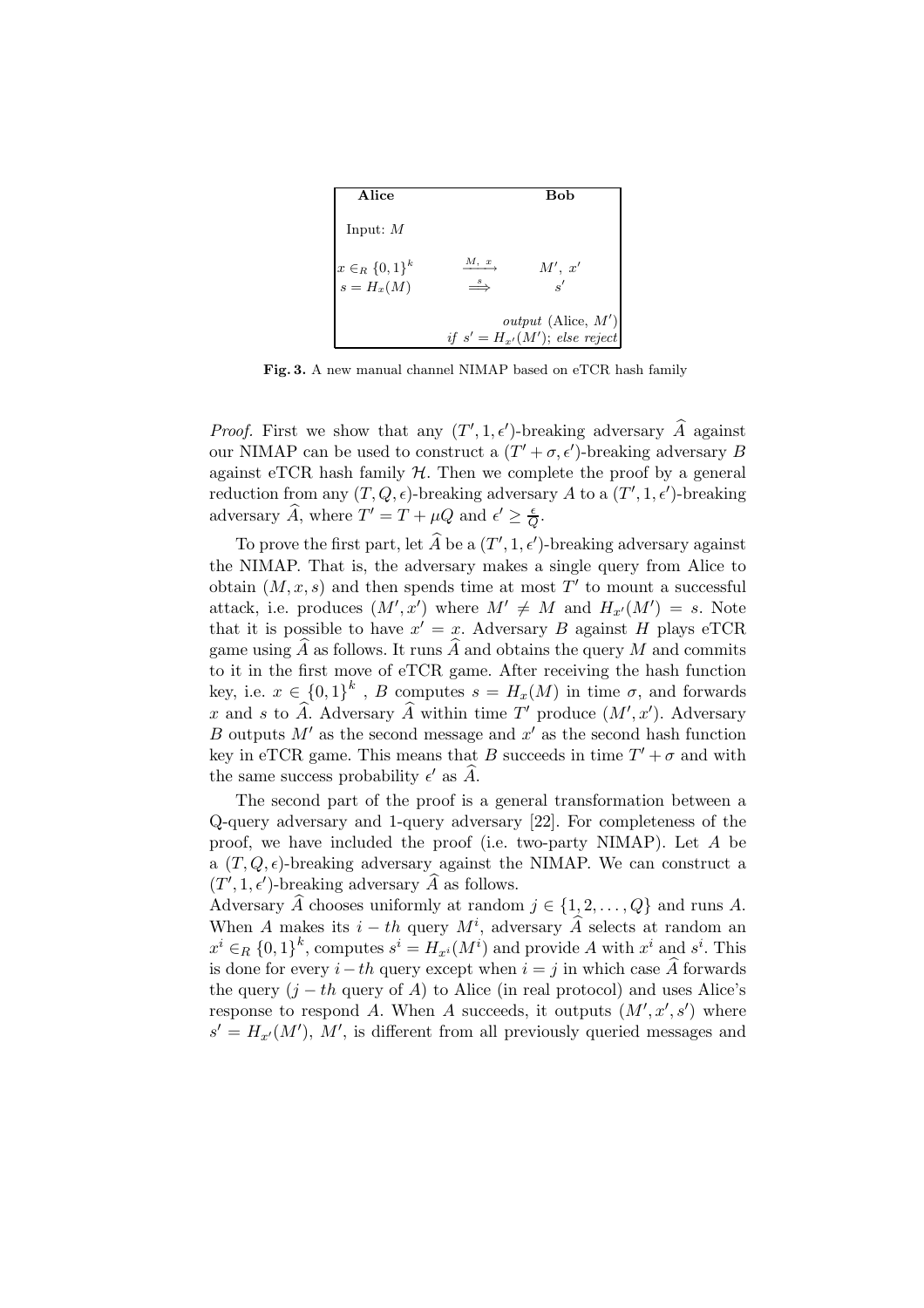s ′ is a replay of one of the previously obtained authenticated messages. With probability  $\frac{1}{Q}$  we have  $s' = s^j$  and so  $\hat{A}$  succeeds with probability  $\epsilon' \geq \frac{\epsilon}{Q}$ . Denote by  $\mu$  the maximum overall time to run the protocol once, i.e., to compute x and s on an input M, where the maximum is over  $Q$ queries made by  $A$ . It is easy to see that time complexity of algorithm  $\overline{A}$ is  $T' = T + \mu Q$ . This completes the proof of the theorem.

⊓⊔

#### 4.2 Comparison with previous schemes

We compare our proposed NIMAP with the existing NIMAP protocols using weak manual channel, namely BSSW [1], PV [17] and MS [12]. The comparison is made for the same level of security, from following viewpoints:

- 1. Security assumptions required for the underlying primitives (commitment schemes and/or hash functions)
- 2. Required bandwidth for the manual channel (i.e., the SAS length).

Security assumptions. We consider security assumptions required by BSSW, PV, MS and our protocol when there is no restriction on the length of the input message.

The BSSW protocol uses a fixed (unkeyed) hash function and requires it to be collision resistant (CR). CR is a strong security assumption for a hash function which cannot be formally defined for a single hash function [2, 18]. To obtain the property for arbitrary length messages Merkle-Damgård construction can be used [19].

The PV protocol uses SPR which is a weaker assumption than CR  $([21, 18])$ . PV protocol also requires a secure trapdoor commitment scheme in CRS model. Furthermore, the commitment string  $c$  is taken as an input to the hash function ([17]) and so the hash domain needs to be of arbitrary size (if one uses an arbitrary commitment scheme ); i.e., one needs an arbitrary-input-length hash function that provides security in SPR sense.

To compute SAS length, PV assumes that hash function provides ideal security in SPR sense, i.e., a hash function with security level of  $2^{-n}$ , where  $n$  is the hash size. This assumption for the case of long messages is not satisfied by iterated Merkle-Damgård hash functions (like MD5, SHA1, RIPEMD-160, Whirlpool) as shown by recent analysis in [11].

MS protocol also uses a fixed hash function satisfying HCR property. The  $HCR^{[l]}$  is a notion between CR and SPR, depending on the value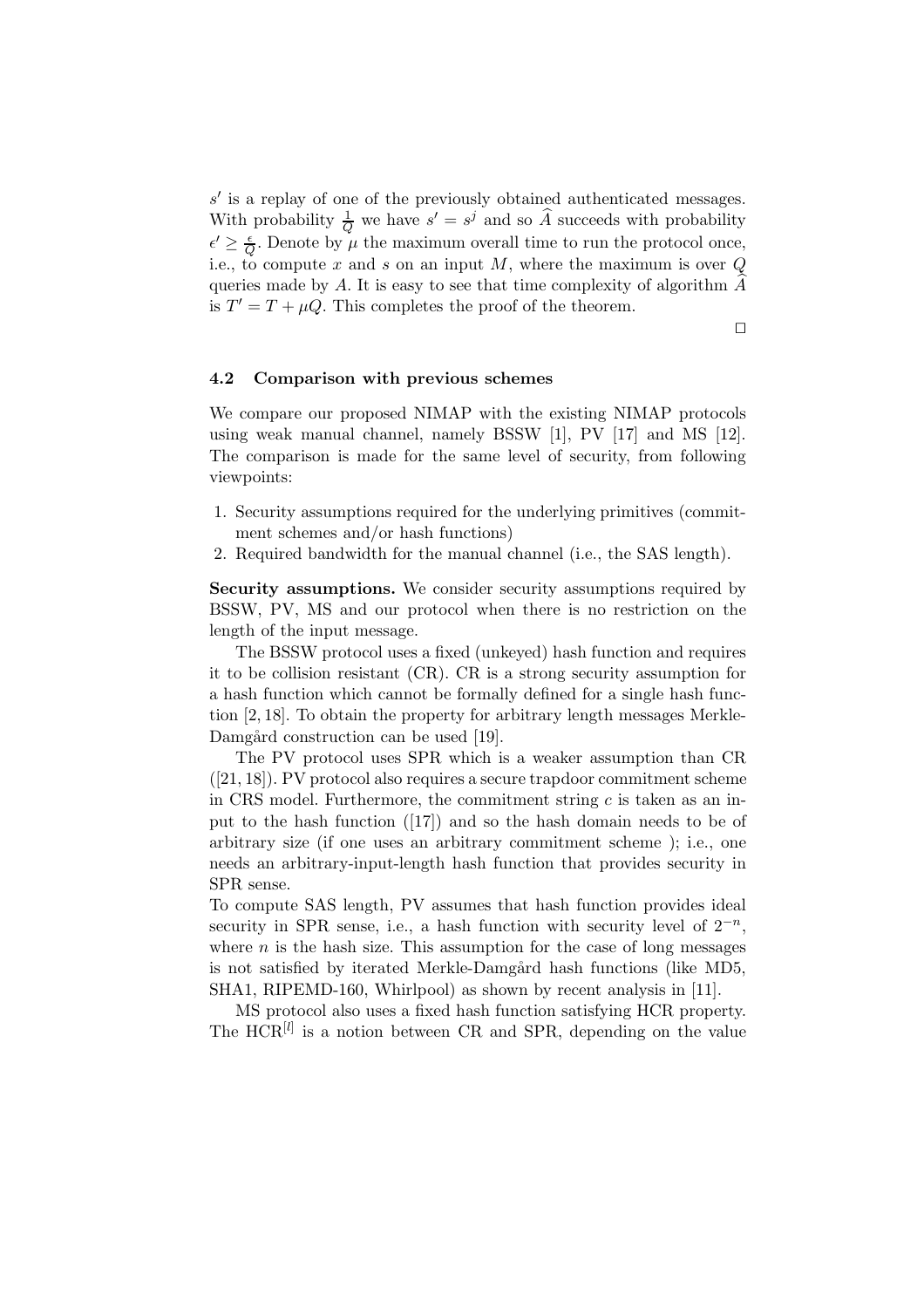of l. As shown in subsection 3.2, the commonly used Merkle-Damgård domain extension construction does not guarantee HCR (without CR assumption) and so it is not clear how to construct an arbitrary-inputlength HCR hash functions from a fixed-input-length one.

Our NIMAP uses an eTCR hash family to hash arbitrary-length messages. Standard Merkle-Damgård iteration in randomized hashing mode can be used to construct such an eTCR hash family from an eSPR compression function (i.e. a fixed-input-length hash function) [9]. Hence security of our protocol is reduced to eSPR property for a fixed-input-length hash function. It has been argued [9] that eSPR notion is weaker than CR and also is not stronger than SPR. We also argued in subsection 3.2 that eSPR is not stronger than HCR. The above argument shows that our protocol, when used for arbitrary length messages, requires less demanding security assumption (namely, eSPR-ness of a fixed-input-length hash function) and benefits from provable security framework in constructing eTCR hash family for arbitrary length messages (Theorem 1).

Manual channel bandwidth. Assume an adversary with the same resources and required security level (denoted by  $\epsilon$ ) as in [12]. Namely, we require the NIMAP to be  $(T, Q, \epsilon)$ -secure, where  $T \leq 2^{70}$ ,  $Q \leq 2^{10}$  and  $\epsilon = 2^{-20}.$ 

In BSSW the SAS length must be at least 140 bits. In PV protocol a SAS of length 100 is required (, but as mentioned above for arbitrary long messages PV requires that the used hash function provides ideal SPR security for long messages which is not satisfied by Merkle-Damgård constructions due to recent attacks in [11]). MS can theoretically reach the same level of security using a SAS of 100 bits for  $l_2 = 70$  bits (, but we are not aware of a practical hash function that provides HCR for arbitrarylength messages without need to a stronger than HCR assumption on the underlying compression function and as we showed Merkle-Damgård constructions cannot be used for this purpose).

Our NIMAP needs a SAS with length  $n = 100 + \log_2(L + 2)$  bits, where L denotes the message length in blocks. (See more details and computation of SAS length below.) For a 1024-bit message using SHA1 in randomized hashing mode  $(L = 2)$ , the required SAS length will be 102 bits. Our NIMAP can still use randomized hashing mode for messages up to about  $2^{49}$  bits using a SAS of only 140 bits.

To calculate SAS length for our protocol to have a NIMAP that is  $(T, Q, \epsilon)$ -secure (for  $T = 2^{70}$ ,  $Q = 2^{10}$ ,  $\epsilon = 2^{-20}$ ), using Theorem 2, we need a hash function family that is  $2^{-30}$  (= $2^{-20}/2^{10}$ ) secure in eTCR sense. Using Theorem 1, we can construct such an eTCR family assuming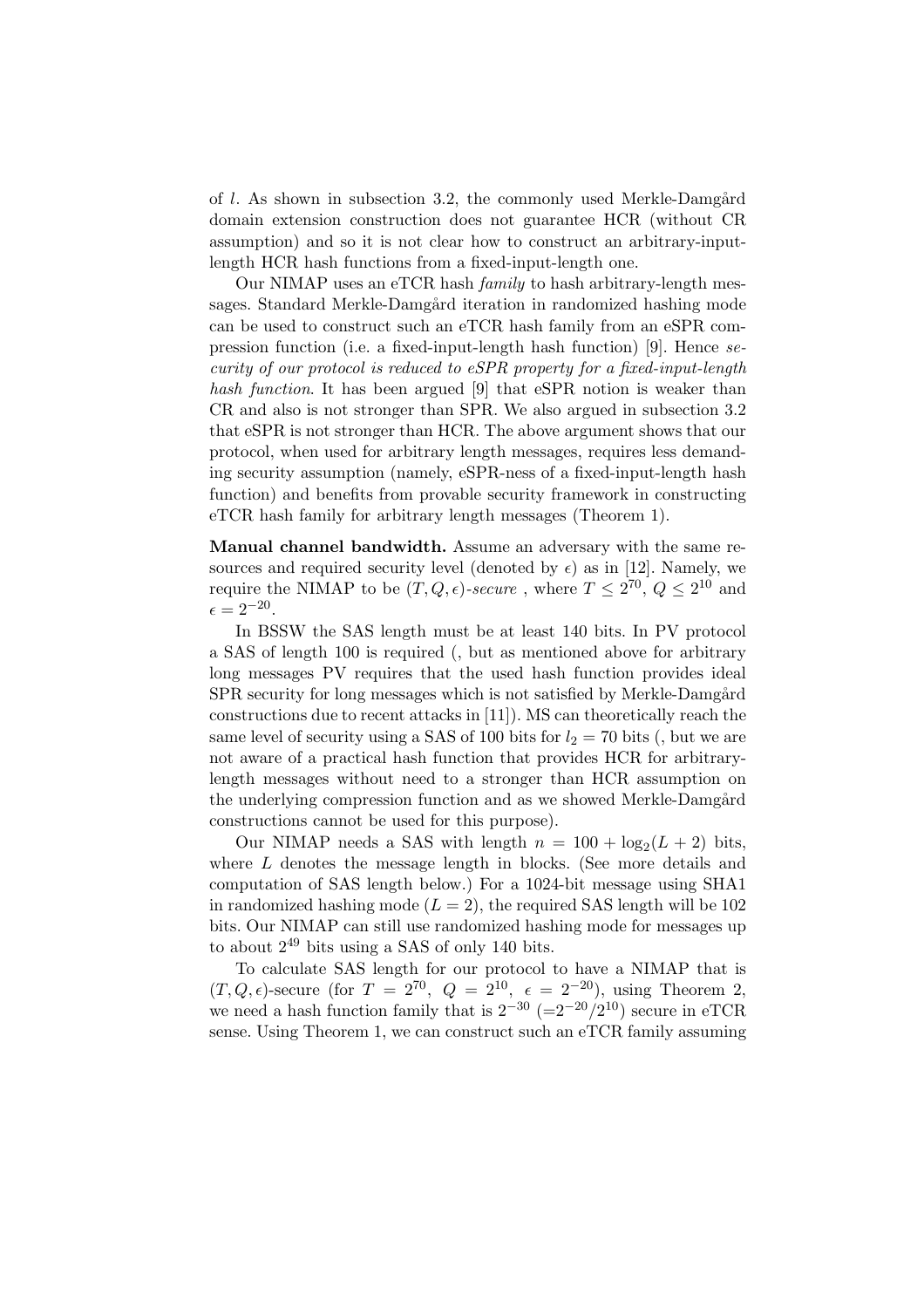that the compression function is eSPR with  $\epsilon = \frac{2^{-30}}{L+2}$  and L being the number of blocks in the input message of the eTCR function .(We assumed that  $\epsilon' = \epsilon$  in Theorem 1). The length of SAS (i.e. required *n*) must be computed for each message length taking into account non-tightness of the reduction between eTCR and eSPR notions. One can use compression function of a standard hash function like SHA1 and truncate its output to *n* bits. Assuming that the *compression function* provides  $2^{-n}$  security level in eSPR sense<sup>1</sup>, i.e.  $\epsilon = T2^{-n}$ , the SAS length of our NIMAP, i.e. n, for messages of length L blocks, is  $n = 100 + log_2(L + 2)$  bits.

# 5 Conclusion

We proposed a new practical non-interactive message authentication protocol in manual channel model using a family of eTCR secure hash functions. For applications such as sending a public key where message length is small (e.g. 1024 bits), using randomized hashing mode one can construct an eTCR hash family using an off-the-shelf Merkle-Damgård hash function (e.g. SHA1). In this case security of the scheme will be based on eSPR property of the compression function which is strictly weaker than collision resistance property. For longer messages however, randomized hashing may not produce optimal result (shortest SAS) because of the non-tightness of reduction. Using randomized hashing for messages of up to 2<sup>49</sup> bits results in SAS of around 140 bits. Other constructions of eTCR with tighter reduction can be directly used in the proposed NIMAP and could result in shorter SAS.

# References

- 1. Dirk Balfanz, Diana K. Smetters, Paul Stewart, and H. Chi Wong. Talking to Strangers: Authentication in ad-hoc Wireless Networks. In Network and Distributed Sytem Security Symposium, San Diego, California, U.S.A., February 2002.
- 2. Mihir Bellare and Phillip Rogaway. Introduction to Modern Cryptography, (Page 3 of) Chapter 5: Hash Functions. Available at Bellare's homepage via : http://wwwcse.ucsd.edu/users/mihir/cse207/index.html
- 3. M. Bellare, P. Rogaway. Collision-Resistant Hashing: Towards Making UOWHFs Practical. In Advances in Cryptology–CRYPTO '97 (1997), Vol. 1294 of LNCS, Springer-Verlag, 470-484.
- 4. D. Brown. Generic Groups, Collision Resistance and ECDSA. Journal of Designs, Codes and Cryptography, Vol. 35 (2005), 119–152.

 $1$  Note that this assumption is not the same as in PV, since here we require such a property from a compression function in eSPR sense (i.e., only for single-block inputs) and not for arbitrary-length messages as in PV in SPR sense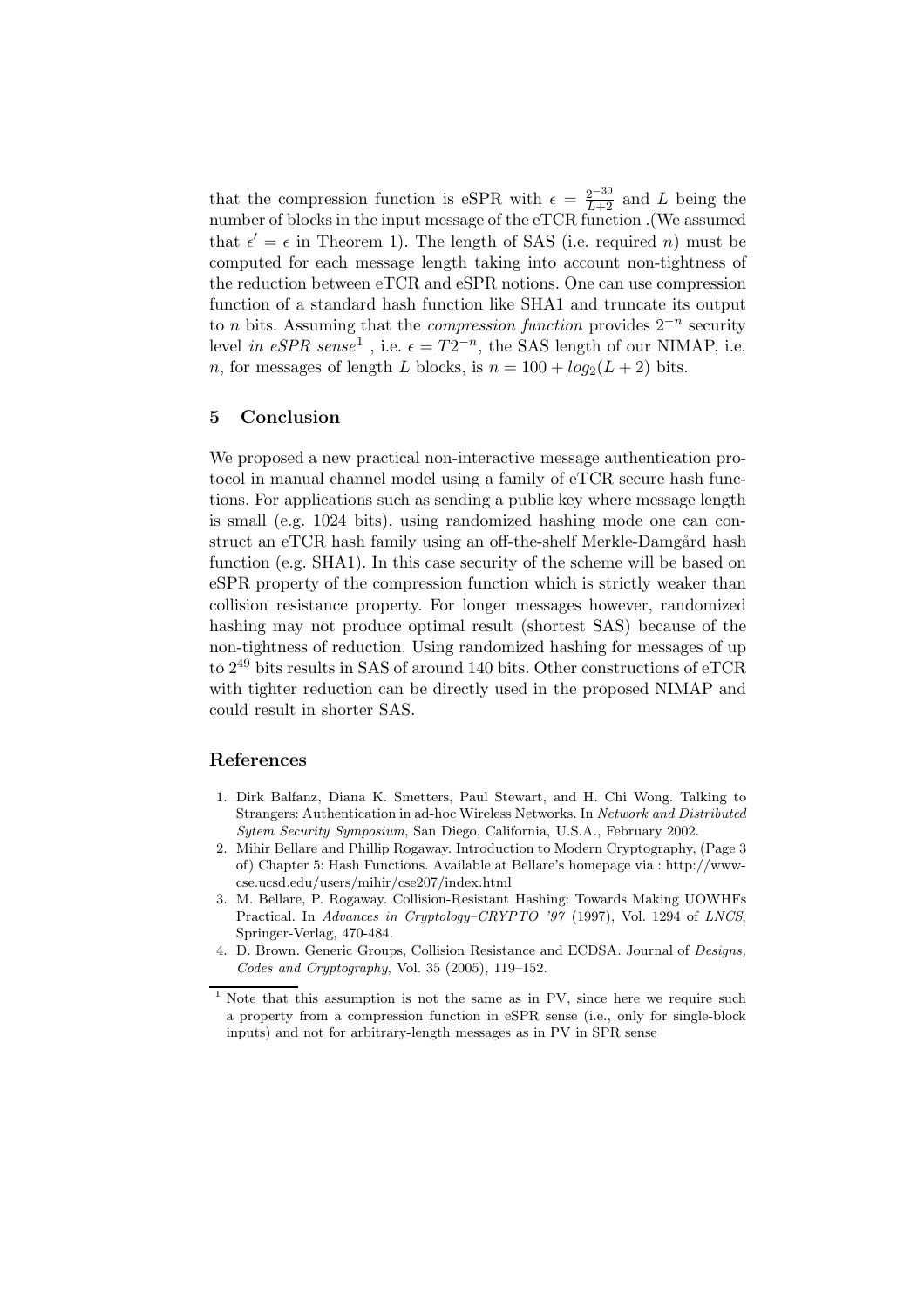- 5. I.B. Damgård. Collision Free Hash Functions and Public Key Signature Schemes. In Advances in Cryptology–EUROCRYPT '87 (1988), Vol. 304 of LNCS, Springer-Verlag, 203–216.
- 6. I.B. Damgård. A Design Principle for Hash Functions. In Advances in Cryptology– Crypto '89 (1990), Vol. 435 of LNCS, Springer-Verlag, 416-427.
- 7. Christian Gehrmann, Chris J. Mitchell, and Kaisa Nyberg. Manual Authentication for Wireless Devices. RSA Cryptobytes, 7(1): 29–37, January 2004.
- 8. C. Gehrmann and K. Nyberg. Security in Personal Area Networks. Security for Mobility, IEE, London, pages 191–230, 2004.
- 9. Shai Halevi and Hugo Krawczyk. Strengthening Digital Signatures Via Randomized Hashing. In Advances in Cryptology–CRYPTO '06 (2006), Vol. 4117 of LNCS, Springer-Verlag, 41–59.
- 10. D. Hong, B. Preneel and S. Lee. Higher Order Universal One-Way Hash Functions. In Advances in Cryptology–ASIACRYPT '04 (2004), Vol. 3329 of LNCS, Springer-Verlag, 201–213.
- 11. John Kelsey and Bruce Schneier. Second Preimages on n-Bit Hash Functions for Much Less than  $2^n$  Work, In Advances in Cryptology–EUROCRYPT '05 (2005), Vol. 3494 of LNCS, Springer-Verlag, 474–490 .
- 12. Atefeh Mashatan and Douglas R. Stinson. Noninteractive Two-Channel Message Authentication Based on Hybrid-Collision Resistant Hash Functions. Cryptology ePrint Archive, Report 2006/302.
- 13. R. Merkle. One Way Hash Functions and DES. In Advances in Cryptology– CRYPTO '89 (1990), Vol. 435 of LNCS, Springer-Verlag, 428-446.
- 14. M. Naor and M. Yung. Universal One-Way Hash Functions and Their Cryptographic Applications. In Proc. of 21st ACM Symposium on the Theory of Computing, 1990, 387–394.
- 15. M. Naor, G. Segev, and A. Smith. Tight Bounds for Unconditional Authentication Protocols in the Manual Channel and Shared Key Models. In Advances in Cryptology–CRYPTO '06 (2006), Vol. 4117 of LNCS, Springer-Verlag, 214–231.
- 16. B. Preneel. Analysis and Design of Cryptographic Hash Functions. Doctoral dissertation, K. U. Leuven, 1993.
- 17. Sylvain Pasini and Serge Vaudenay. An Optimal Non-interactive Message Authentication Protocol. In David Pointcheval, editor, Topics in Cryptography, Vol. 3860 of LNCS, pages 280–294, San Jose, California, U.S.A., February 2006. Springer-Verlag.
- 18. Phillip Rogaway, Thomas Shrimpton. Cryptographic Hash-Function Basics: Definitions, Implications, and Separations for Preimage Resistance, Second-Preimage Resistance, and Collision Resistance. In Fast Software Encryption, 11th International Workshop(FSE 2004), Vol. 3017 of LNCS, Springer-Verlag 371–388.
- 19. Phillip Rogaway. Formalizing Human Ignorance: Collision-Resistant Hashing without the Keys. In Vietcrypt 2006, volume 4341 of LNCS, pages 221–228. Springer-Verlag, 2006.
- 20. Ron Rivest. Abelian Square-Free Dithering for Iterated Hash Functions. Presented at ECRYPT Hash Function Workshop, June 21, 2005, Cracow.
- 21. D. R. Stinson. Some Observation on the Theory of Cryptographic Hash Functions. Journal of Design, Codes and Cryptography, Vol. 38, 259–277, 2006.
- 22. Serge Vaudenay. Secure Communications over Insecure Channels Based on Short Authenticated Strings. In Advances in Cryptology–CRYPTO '05(2005), Vol. 3621 of LNCS, Springer-Verlag, 309-326.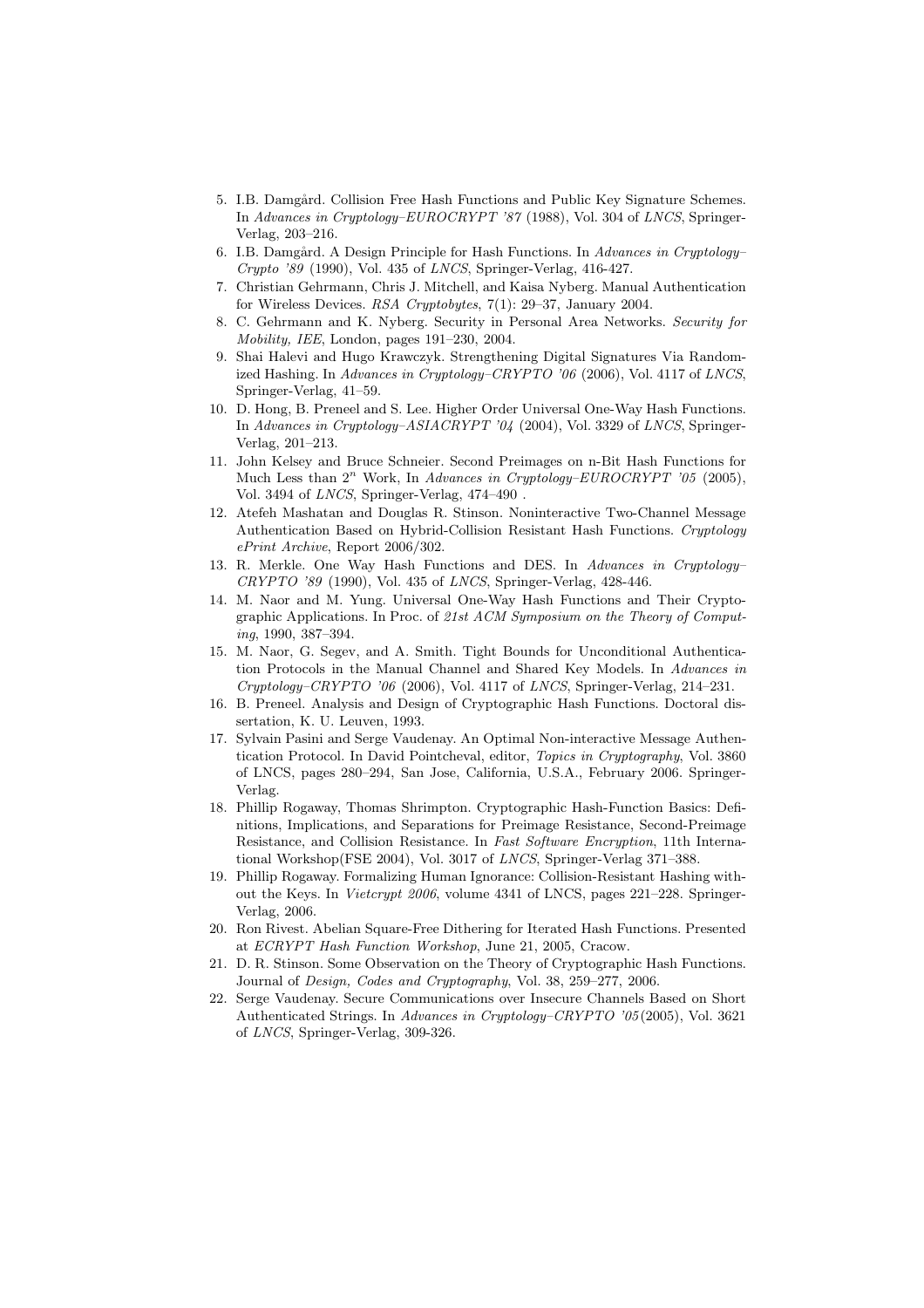23. Xiaoyun Wang and Hongbo Yu. How to Break MD5 and Other Hash Functions. In Advances in Cryptology–EUROCRYPT '05(2005), Vol. 3494 of LNCS, Springer-Verlag, 19-35.

# Appendix

## A Previous work

BSSW protocol [1] is the first NIMAP based on collision resistant hash functions. The protocol is shown in Figure 4. The massage  $M$  and its hash are sent over the insecure channel and the manual channel, respectively. It can be shown that a  $(T, \epsilon)$ - collision finding adversary can be transformed to a  $(T + \mu, 1, \epsilon)$ - *breaking* adversary against this NIMAP, where  $\mu$  is the overall time complexity of the protocol (i.e., overall time complexity of Alice to respond to one query.) Therefore any collision finding adversary using only offline computations (based on Birthday attack) can be used to break this protocol.

| Alice                                                 | Bob                                                                 |
|-------------------------------------------------------|---------------------------------------------------------------------|
| Input: $M$                                            |                                                                     |
| М<br>Compute $s = H(M) \stackrel{s}{\Longrightarrow}$ | M'<br>s'                                                            |
|                                                       | <i>output</i> (Alice, $M'$ ) if<br>$s' = H(M')$<br>else reject $M'$ |

Fig. 4. BSSW protocol

PV protocol [17] is a manual channel NIMAP which uses both a hash function and a trapdoor commitment scheme in CRS model. Its security relies on second preimage resistance of the hash function and security of the trapdoor commitment scheme in the Common Reference String (CRS) model. In CRS model a public random string  $K_p$  is assumed to be accessible to all parties in the system. In the definition of a trapdoor commitment scheme to be used in PV protocol, as usual in CRS model, it is assumed that in a setup(.) phase a pair of keys  $(K_p, K_s)$  is generated and  $K_p$  is made publicly available to all parties. The key  $K_s$  is secret and can only be used by special algorithms (or oracles) in extensions of the commitment scheme. For example it can be used by  $\mathit{equivocate}(.)$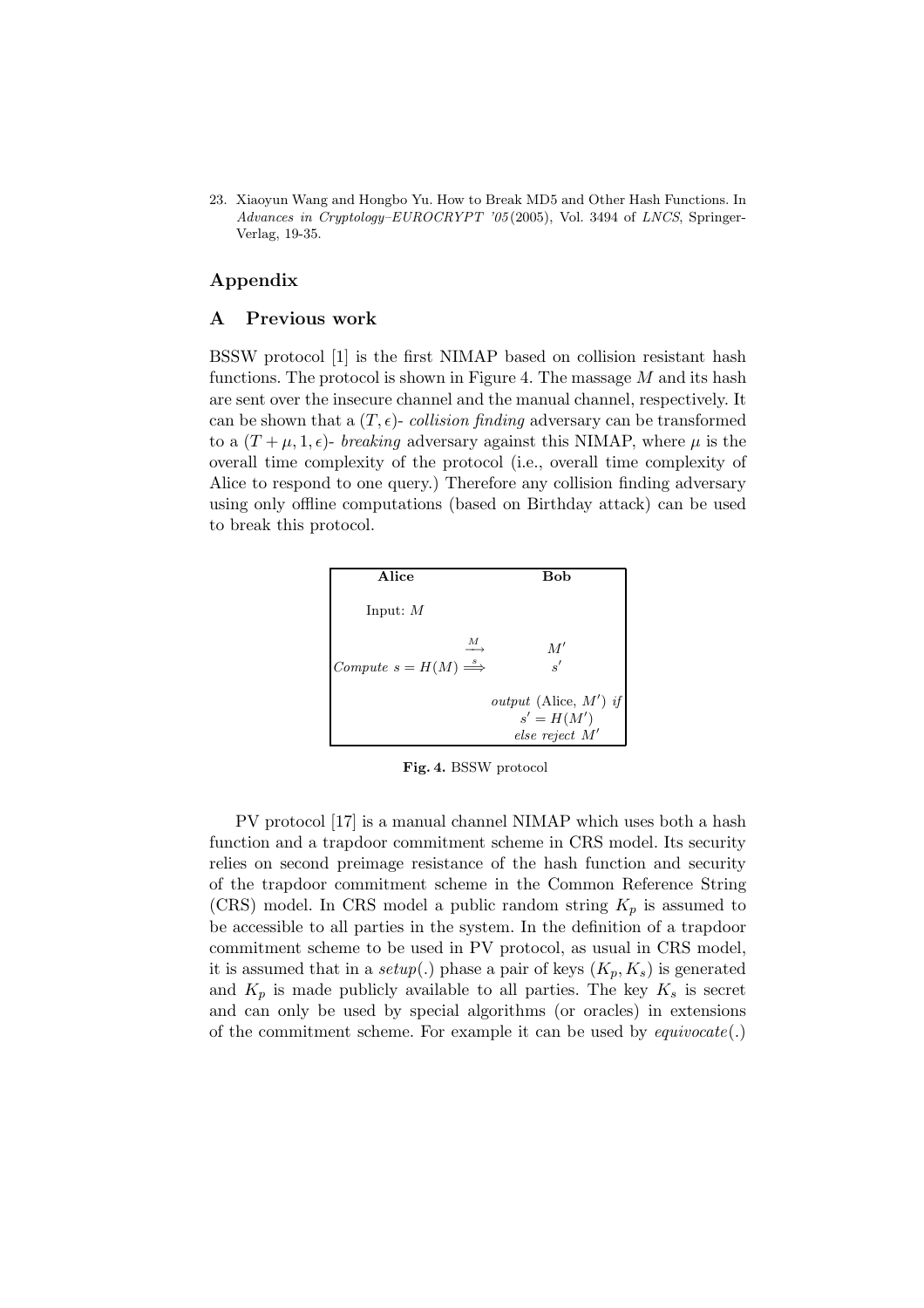algorithm in equivocable commitment schemes or by  $extract(.)$  algorithm in extractable commitment schemes. The protocol is shown in Figure 5. This NIMAP uses a weak security property of a hash function (i.e. second preimage resistance) but needs a secure trapdoor commitment scheme in CRS model (which is stronger than the standard model) as well.

The two algorithms,  $commit(.)$  and  $open(.)$  are used to generate (commit, decommit) values (represented by  $(c, d)$ ) and to recover message, respectively. Both these algorithms have access to the CRS,  $K_p$ . The  $commit(.)$  algorithm is probabilistic (randomized) algorithm and  $open(.)$ is deterministic. In case of any error,  $open(.)$  outputs a special symbol  $\bot$ . More details can be found in [22, 17].



Fig. 5. PV protocol

As noted before the two message flows in PV protocol can be transformed into the form shown in Figure 1, by using  $open(.)$  function to obtain M and consider the message  $(M, x) = (M, (c, d))$  as the message over insecure channel.

MS protocol [12] is a manual channel NIMAP which uses a hash function and requires the hash function to be Hybrid Collision Resistance(HCR) as defined in [12]. The protocol is in weak manual channel model and requires the same bandwidth for the manual channel as PV protocol (to reach to the same level of security). MS protocol is shown in Figure 6.

# B On security notions for hash functions

There are some subtleties regarding formal definitions of security notions for hash functions and studying relations between different notions. A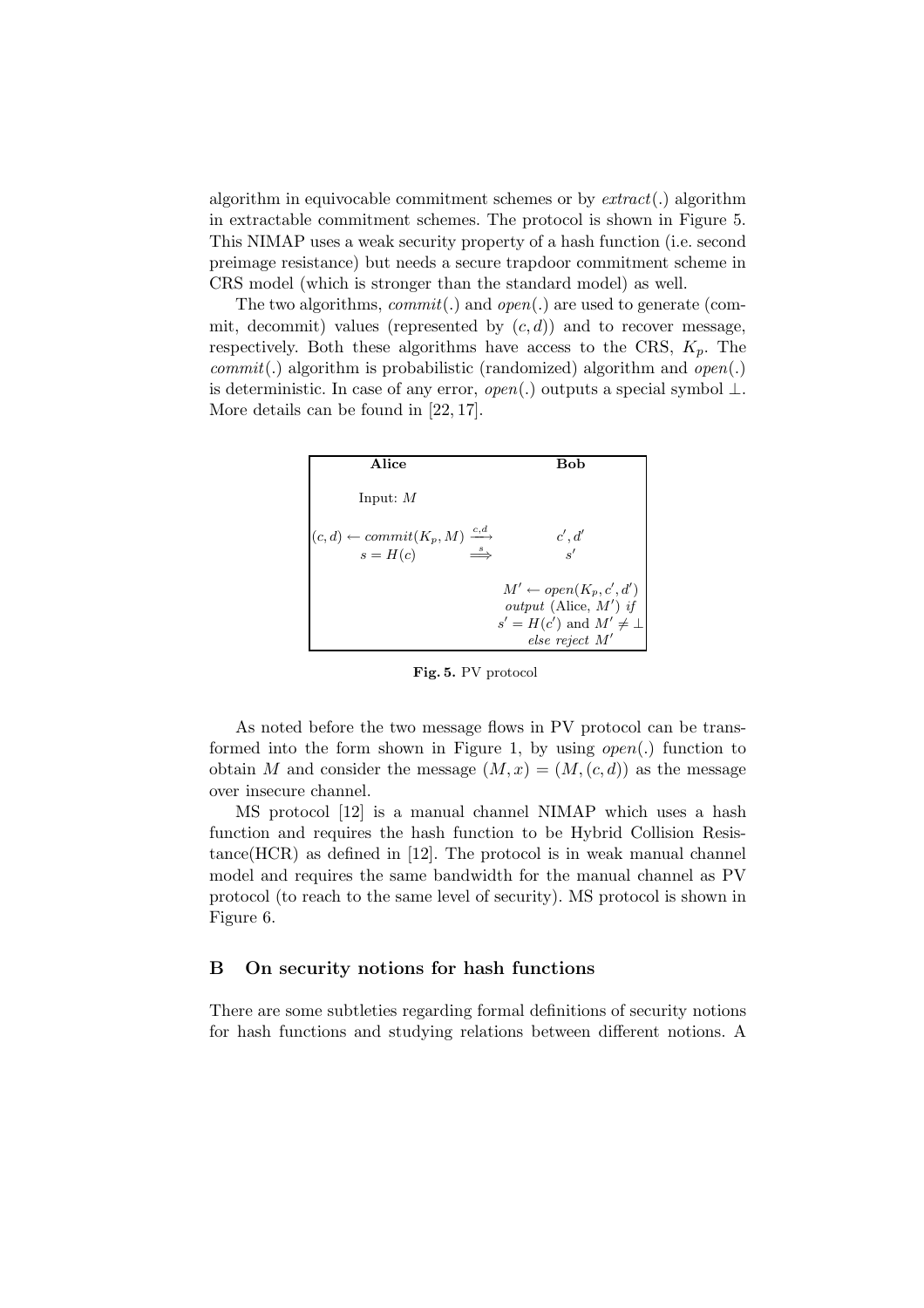| Alice                                                                           | Bob                                                 |
|---------------------------------------------------------------------------------|-----------------------------------------------------|
| Input: $M$<br>$ M  = l_1$                                                       |                                                     |
| M, x<br>$x \in_R \{0,1\}^{l_2}$<br>Compute $s = H(M  x) \stackrel{s}{\implies}$ | M', x'<br>s'                                        |
|                                                                                 | <i>output</i> (Alice, $M'$ ) if<br>$s' = H(M'  x')$ |
|                                                                                 | else reject $M'$                                    |

Fig. 6. MS protocol

crucial step in formally defining and comparing security notions is to make it clear that what one means by saying a certain secure hash function. There are usual two ways to view a hash function, namely seeing it as a hash function family or as a fixed hash function. Modeling a hash function as a Random Oracle can be seen as an extreme case in which one assumes a hash function family in which the family consists of all possible function with specified domain and range.

A hash function family  $H$  is a class of functions, each is from domain  $D$ to range  $\{0,1\}^n$ , indentified by an element from  $\{0,1\}^k$ . In other words a hash family is a two-argument mapping  $\mathcal{H}: \{0,1\}^k \times D \to \{0,1\}^n$ . More specifically,  $\{0,1\}^k$  represents the set of strings of length k bits, whose elements are used as a key to select a function from the family, D represents the domain of function family, and  $n$  is the hash length of the ouput in bits. In this setting  $H$  is also named as *keyed* hash function. A member of this family (i.e. a fixed hash function belonging to this family) is selected by a key  $K \in \{0,1\}^k$  and is denoted as  $H(K,.)$  or  $H_K(.)$ . If domain  $D$  is the set of all strings of arbitrary length (in practice of length less than a huge number) the family is called an arbitrary-input-length hash function family or simply a hash function family. If domain only consists of strings of a fixed length (i.e.,  $D = \{0, 1\}^m$  for a fixed m) the family is called a *fixed-input-length* hash function family or a *compression* function family.

A fixed (unkeyed) hash function  $H$  is a function (a one-argument mapping)  $H: D \to \{0,1\}^n$ . Similarly we have an (arbitrary-input-length) hash function or a compression function, if domain D is  ${0,1}^*$  or  ${0,1}^m$ (for some fixed  $m$ ), respectively.

Most of efficient practical hash functions (like MD5, SHA1) are designed as a fixed (unkeyed) hash function and it has been a common practice in many of the cryptographic protocols to use a hash function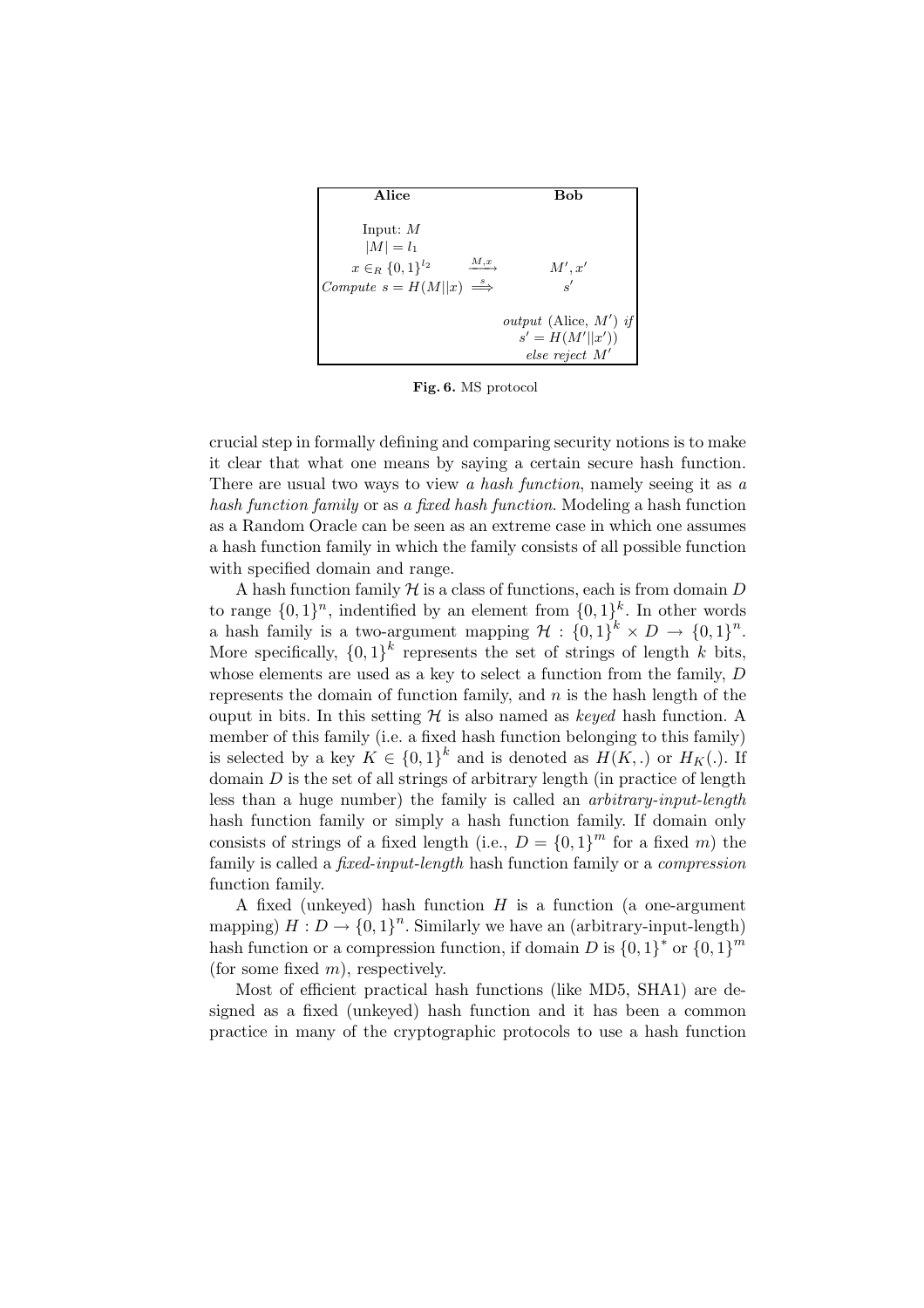as a single function (not a family) and security of the protocol on some security assumptions on the hash function, e.g. assuming some properties like CR, SPR or PR from the hash function..

Here we reiterate a problem in giving a formal definition for collision resistance notion. It is well-known that treating a hash function as a family and not a single function, is the only way to give a formal definition of collision resistance notion. Defining CR as a game between an adversary and challenger for a fixed hash function (and saying that it is computationally hard to win this game) is problematic as there is no challenge from the challenger and so an adversary with a priori knowledge of a colliding pair for the function cannot be ruled out. More details on this can be found in  $[2, 18, 21]$ . We discuss this matter briefly at the end of this subsection.

For some of security notions for hash function (exempt CR notion), like second preimage resistance notion, there are both sensible formal definitions for a family of hash functions and a fixed hash function. But it is worth noticing that to compare two different security notions (i.e. studying their relative strength or showing separation results) both notions should be defined in the same setting, in order to stay away from fundamental formalization problems arise regarding mathematical meaning of definitions (like in CR notion as above).

Rogaway and Shrimpton [18] gave formal definitions in concrete security framework for basic security notions (CR, SPR, PR) of hash functions and some of their variants. These definitions are given in the setting of keyed hash functions, i.e. considering a family of a hash function rather than one fixed hash function. They also studied all relations (implications and separations) between these notions (in the keyed setting).

To point out some relations between a security notion defined for a family of hash functions and required security assumption(s) on a fixed hash function (to be a member of that family), we consider two security notions , called aSec and aPre and defined in [18], for a family of hash functions. The notions are defined in terms of games in which a key that is known to the adversary is chosen first and then the challenger chooses a random challenge. (Alternatively the key can be chosen by the adversary using the best strategy.) Here we point out the fact that existence of an  $aSec$  or  $aPre$  family of hash functions, say  $\mathcal{H}: \{0,1\}^k \times \{0,1\}^* \to \{0,1\}^n$  implies existence of a fixed (unkeyed) hash function,  $H' : \{0,1\}^* \to \{0,1\}^n$ , that is SPR or PR, respectively, as defined by following games. Recall that  $x \stackrel{R}{\leftarrow} X$  and  $x \stackrel{\$}{\leftarrow} X$  represent randomly selecting an element  $x$  of the set  $X$  according to uniform dis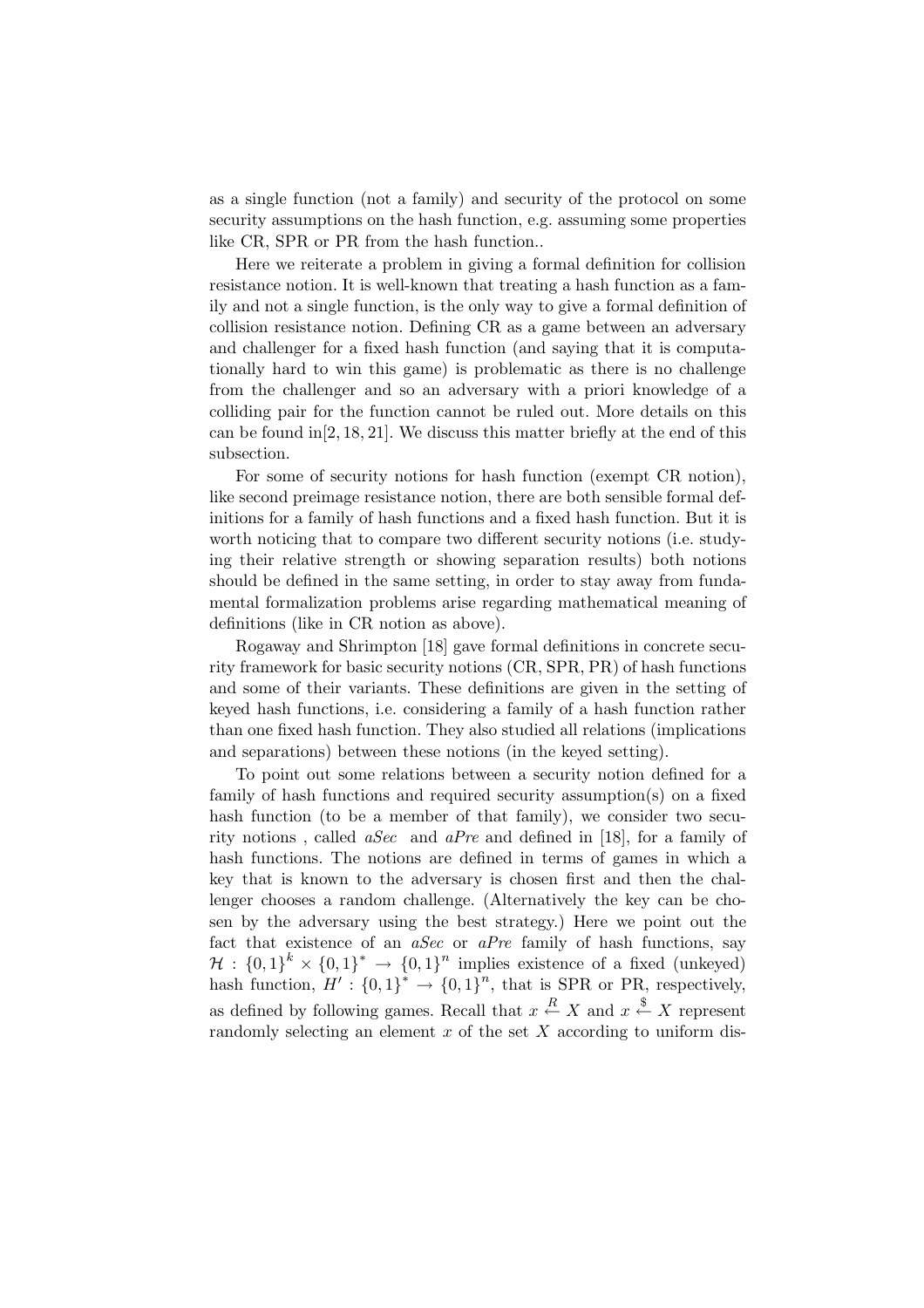tribution and some specific distribution, respectively.

 $\textbf{Game}(\text{SPR}^{[m]}, A)$   $|\textbf{Game}(\text{PR}^{[m]}, A)|$  $M \stackrel{R}{\leftarrow} \{0,1\}^m$   $M \stackrel{R}{\leftarrow} \{0,1\}^m$ ;  $Y = H'(M)$  $M' \stackrel{\$}{\leftarrow} A(M)$  // $M' \in \{0,1\}^*$   $M' \stackrel{\$}{\leftarrow} A(Y)$  // $M' \in \{0,1\}^*$ A wins the game if:  $\begin{cases} A \text{ wins the game if:} \\ A \text{ wins the game if:} \end{cases}$  $M \neq M'$  and  $H'(M) = H'(M')$   $|H'(M')| = Y$ 

We say that the hash function  $H'$  is  $(T, \epsilon) - SPR^{[m]}$  or  $(T, \epsilon) - PR^{[m]}$  if no adversary with time complexity at most  $T$  can win the corresponding game with probability at least  $\epsilon$ . If  $H'$  is compression function (i.e.,  $H'$ :  ${0, 1}^m \rightarrow {0, 1}^n$ , all inputs will have the same length and one can drop superscript m from notations( i.e., just say  $(T, \epsilon)$  – SPR or  $(T, \epsilon)$  – PR compression function).

Stinson [21] studied relations between security notions (Zero-Preimage, CR, SPR, and PR) for a fixed hash function via related games. To show an implication between two notions, a black-box reduction is used from any adversary winning one game to an adversary that wins the other game.

Let us end this brief overview by considering the notion of collision resistance. The *formal* definition of CR notion for a hash function family was proposed by Damgard [5, 6], in asymptotic security framework. A rephrased variant of this formal definition for a hash function family  $\mathcal{H}: \{0,1\}^k \times D \to \{0,1\}^n$ , in concrete security framework (as in [18]), is as follows:

Game(CR, A)  $K \stackrel{R}{\leftarrow} \{0,1\}^k$  $(M, M') \stackrel{\$}{\leftarrow} A(K)$  //  $M, M' \in D$ A wins the game if :  $M \neq M'$  and  $H_K(M) = H_K(M')$ 

A hash function family  $\mathcal H$  is said  $(T, \epsilon)$ -CR if no adversary with time complexity at most  $T$  can win the CR game above with a probability not smaller than  $\epsilon$ .

As it is seen from CR game if one wants to consider a fixed hash function, then there would be no input (as a challenge) for adversary and so one cannot say that there is no  $(T, \epsilon)$  adversary. Consider an adversary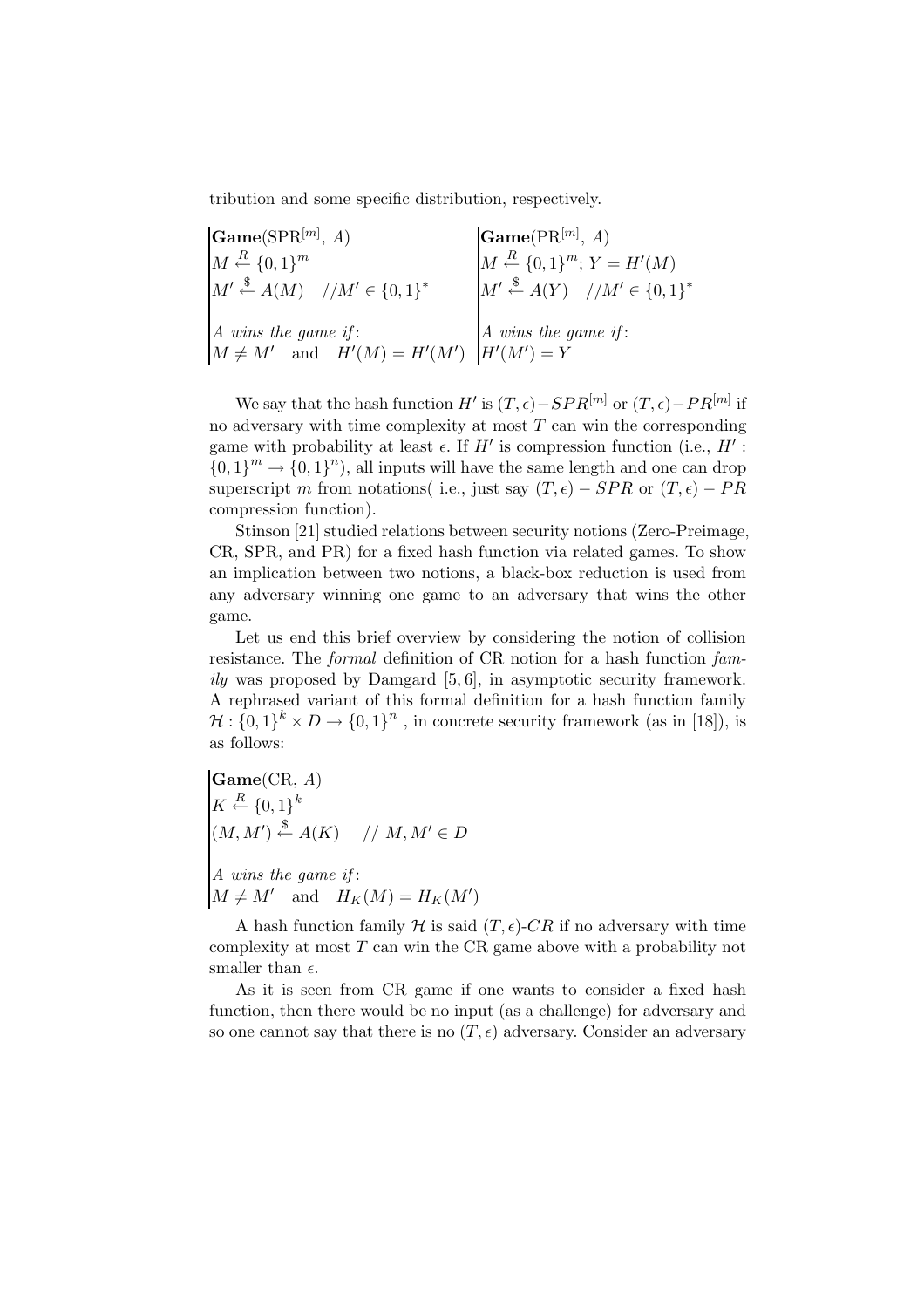that already saved a colliding pair  $M, M'$  in her/his memeory. Such a colliding pair is assured if hash function is compressing and so existence of such a simple adversary is already assured for any fixed (compressing) hash function. This may seem somewhat puzzling because security of many of protocols is based on CR property of a fixed hash function to be used in the protocol. Some options can be imagined for treating this matter. If it is possible modify the protocol to make it use a weaker than CR notion. Or modify it to let application of a hash function family (instead of only a single hash function) and then use a provably secure CR hash function family in it. But what if one wants to study and compare protocols as they are? An (informal) option is pointed out by Brown [4] (see also [21]) assuming CR as a *strong* property that " there is **no known**  $(T, \epsilon)$  adversary" instead of assuming that "there is no  $(T, \epsilon)$  adversary at all ".

Recently, Rogaway [19] has introduced an interesting way out of this CR formalization dilemma.

# C On hardness of eSPR game in random oracle model

 $(T, L, \epsilon)$ -eSPR property for a given (fixed) compression function is just a security assumption whose validity can be verified by the best cryptanalysis results against the specified compression function, and this is also the case for all other properties defined for a fixed compression function (not for a family of functions). For example considering a compression function like  $md5: \{0,1\}^{128+512} \to \{0,1\}^{128}$  used in the MD5 hash function, one can assume as a security notion that md5 is SPR or PR, but validity of such an assumption is not provable and one can have some feelings about this due to the fact that the best practical cryptanalysis results cannot do much so far.

Regarding the fact that eSPR notion is a very recent one at present we should wait for cryptanalysis results to evaluate popular practical hash functions like MD5 (not so popular now due to recent attacks like [23]) and SHA1. In the following we provide an intuition about hardness of eSPR game compared to SPR game under Random Oracle Model. The proof of following proposition is very similar(with some small modification) to that of HCR game as shown by Mashatan and Stinson[12].

Proposition 1 (eSPR difficulty in random oracle model). Assume that H is a random function from the set of all functions with domain  ${0,1}^{n+b}$  and range  ${0,1}^n$  and every adversary has oracle access to it, *i.e.* can query M and obtain  $H(M)$ . Let  $b \geq t$  and  $2^t$  be much smaller